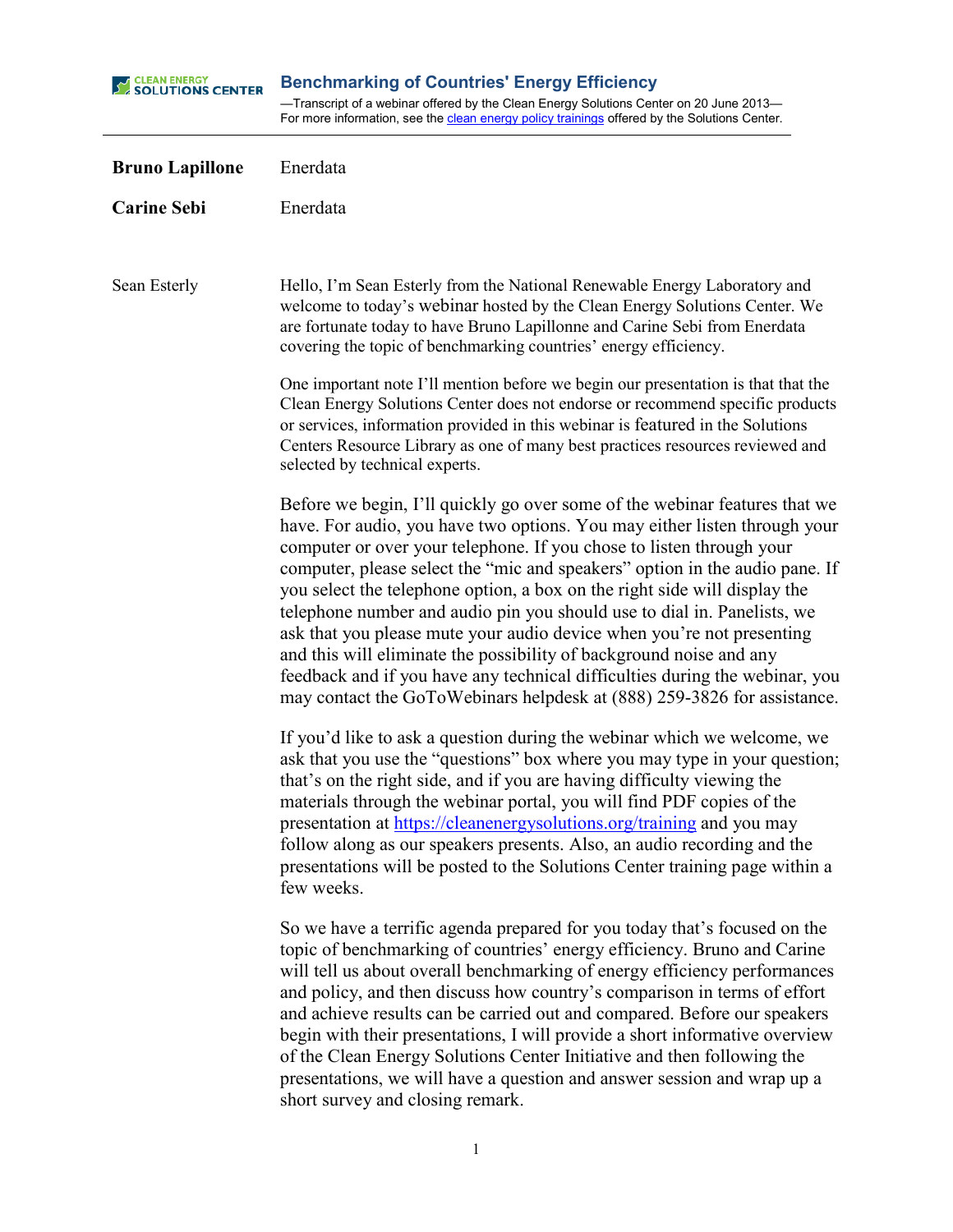So, this slide provides a bit of background on the Solutions Center. The Solutions Center is an initiative of the Clean Energy Ministerial and it's supported through a partnership with UN-Energy. It was launched in April of 2011 and is primarily led by Australia, the United States, and other CEM partners. The outcomes of this unique partnership include support - sorry about that -- outcomes of this unique partnership includes support of developing countries through enhancement of resources on policies relating to energy access. We provide no-cost expert policy assistance and provide peer-to-peer learning and training. I think someone needs to put their speaker on mute, if you could do that please.

So, outcomes of this unique partnership includes supportive developing countries through enhancement of resources on policies relating to energy access, the no-cost expert policy assistance and also peer-to-peer learning and training opportunities and example of that is the webinar that everyone's attending today.

So, the four primary goals of the Solutions Center is; it serves as a clearinghouse of energy policy resources. Also serve to share of policy best practices, data, and analysis tools specific to Clean Energy policies and programs. The Solutions Center delivers dynamic services that enable expert assistance, learning, and peer-to-peer sharing of experiences, and lastly, the center fosters dialogue on emerging policy issues and innovation around the globe. So, our primary audience is energy policy makers and analysts from government and technical organizations in all countries and then we also strive to engage with the private sector investors, NGOs, and civil society. Next slide.

A hallmark feature that the Solutions Center provides is our expert policy assistance. So, "Ask an Expert" is the valuable service offered through the Solutions Center. We have established a broad team of over 30 experts from around the globe who are available to provide remote policy advice and analysis on a broad range of clean energy sectors. So, it's also a nice thing this service is provided to all countries at no cost and I'm please to inform you that Bruno, Vice President and Co-Founder of Enerdata is one of our experts in the area of demand and energy efficiency policy evaluation. If you have a need for policy assistance on energy efficiency or any other clean energy sector, we encourage you to use this valuable service. Again, this assistance is free of charge and to request for assistance, you may submit your request by registering through our "Ask an Expert" feature at [http://cleanenergysolutions.org/expert.](http://cleanenergysolutions.org/expert) We also invite you to spread the word about this service to those you may know in your networks and organizations.

We encourage you to explore and take advantage of the Solutions Center's offerings including the expert policy assistance, subscribe to our newsletters, participate in the webinars, and provide recommendations on resources that we can include in our library.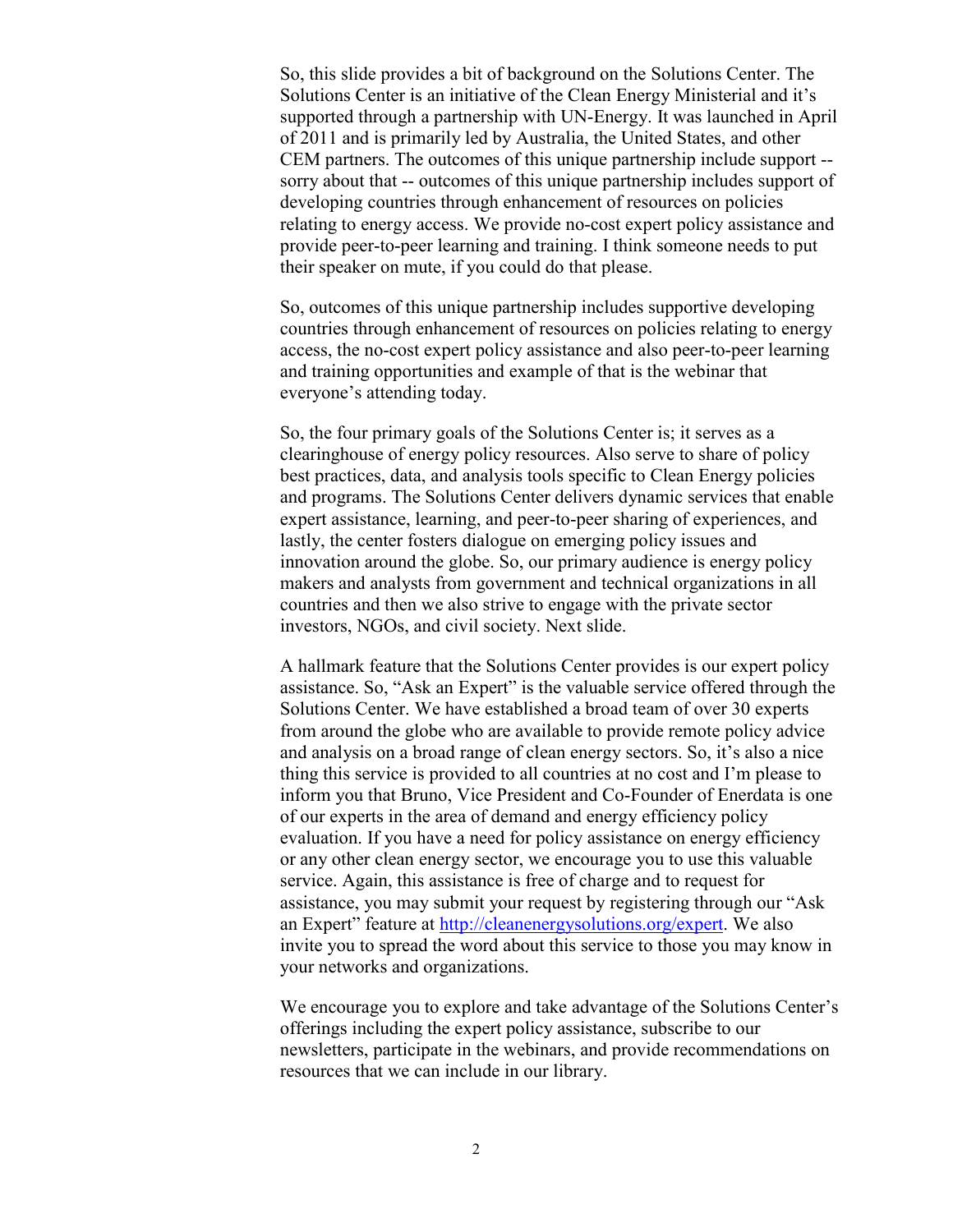Now, I'd like to provide brief introductions of our distinguished panelists. First, we have Bruno Lapillone, Vice-President and Co-Founder of Enerdata, and then we also have Carine Sebi, an Energy Analyst at Enerdata, which she specializes in energy efficiency, and now, I'd like to turn on the presentation to Bruno. Bruno, welcome.

Bruno Lapillone Okay, good morning. Good afternoon, everybody. So, we start by introducing briefly Enerdata that is the company that is engaged in study that the worldwide ever kept. Can you go to the next slide please?

> That's an independent consulting company that we're working as a world labor [Indiscernible][0:06:55] any issues and with climate change issue, with the long experience and then you can then linked with immerging climate change and we are relying on the sets of the required details forecasting models covering the latest demand and the level of country or world into supply and demand, and we have also developed a local database and methodologies and possibilities that we'll present in this presentation. So, this presentation on the energy efficiency benchmarking, which is quite ambitious for which I'll be wealthy.

> We rely on civil studies that we carried out at Enerdata; one of which is linked to ODYSSEE MURE project that is supported by the Intelligence Energy Europe Programme of the European Commission that is coordinated by ADEME and that brings together all the energy advances over the year so there's about 35 partners of 27 countries, and we also rely on the experience with the ADEME and WEC project whether it is on field or the local energy efficiency policy evaluation of one million.

> Next slide, gives you the overview of the presentation. So, there will be an introduction on the concepts of benchmarking. Then, we look at the benchmarking of trends, the benchmarking of performance level, and then if we're done, Carine Sebi will talk about the benchmarking policy and then conclude everything now. Next slide.

> The energy efficiency and benchmarking rely on the fact that there are a lot of targets on energy efficiency in EU countries but also at a rural level. We'll start with EU because there is a very strong commitment on energy efficiency for the EU countries. EU policy relies on three main targets for the year 2020 that are known as the "20-20-20": 20% share of renewables, 20% reduction in greenhouse gas emission and 20% energy savings. So, I will be talking more on the 20% savings. A new law has been adopted recently in October 2012, known as the Energy Efficiency Directive that list a set of requirements for EU member states to reach this 20% target.

> It replaces the previous directive, known that the Energy Service Directive that fixed a target of 9% of energy savings in 2016 for each member state. This 9% will be calculated as the share of reference consumption for five years, usually the five years consumption for 2001 to 2005, and the savings have to be made in domestic transport, buildings and small industry. Large industries are excluded because they are covered by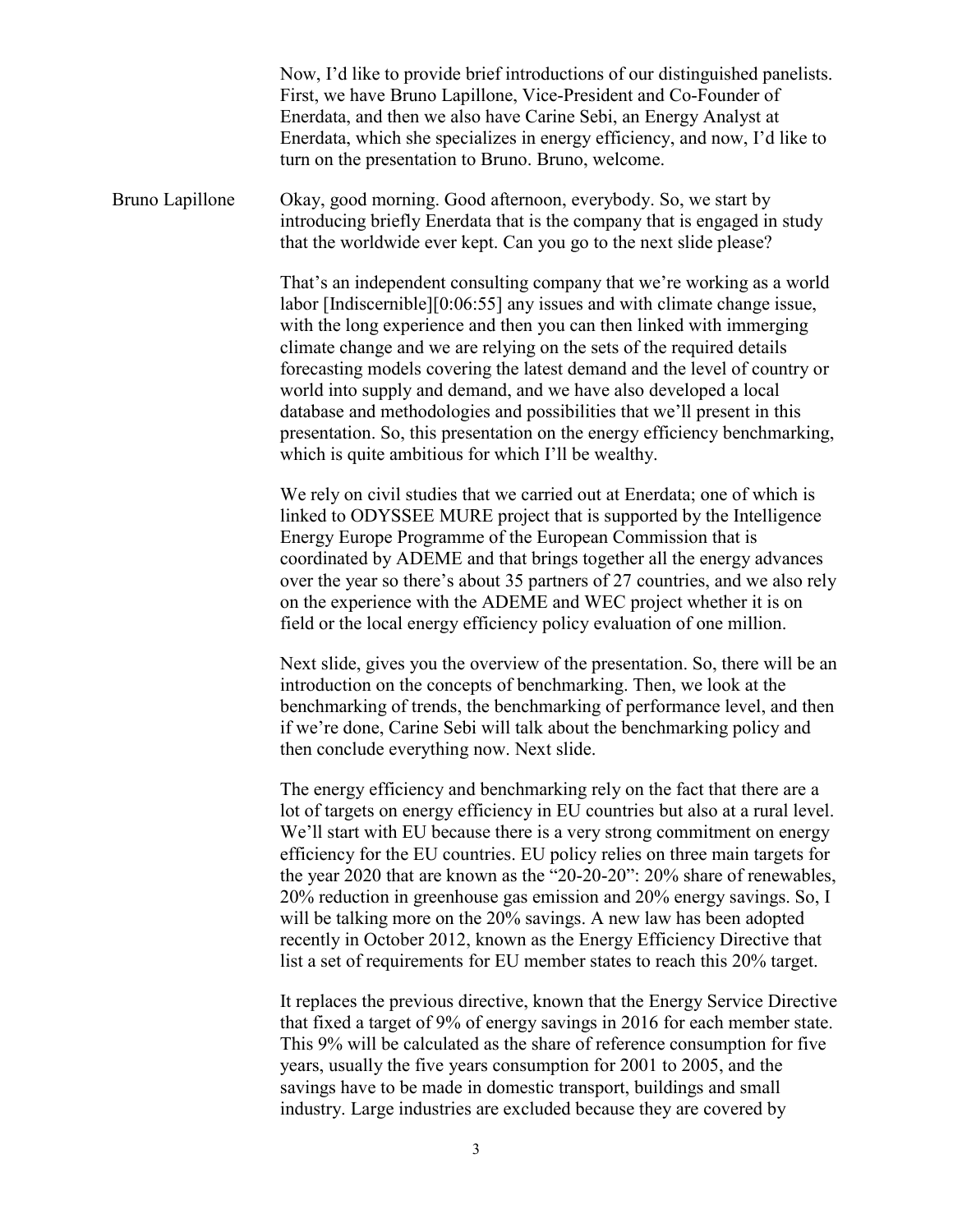another directive on the Emission Trading where the large companies have to reduce the fuel emission and of course, it means that they have to do some savings as well.

Next slide shows that half the countries in the world are also efficiency target, which is based on the survey, we do regularly with the World Energy Council that covers 80 countries, and a lot more than 80 countries in the world now, and that shows that there is an increasing number of countries with energy efficiency targets. 84% of the countries surveyed in 2012 are the target compared to the 45% six years before, and there is a progression that could be seen from the graph in all regions especially for Latin America that is now engaged very previously with energy efficiency policies taking advantage with comprehensive program. Next slide.

So, in the new directives imposed to EU countries to report to European Commission every three years about their energy savings so they have to send the detailed report calculating how much they have saved and to check with the target of 9% I mentioned before and also they have to leave the policy measures they have implemented or they plan to implement. It's making the savings that could be obtain from these measures. So, this document called the National Energy Efficiency Action Plan, it is available on the website of the European Commission in English so you can follow the policy measures implemented in all the countries. In other regions, there is also an increasing need of reporting.

By law, they have to report about to justify the percent that they spent on the energy efficiency policy, all because there are requirement at the international level especially in the framework of NAMAS. In this context, benchmarking becomes a key priority for the following reasons; benchmarking countries' performance and to understand and to identify which countries performs the best, and then try to understand why they perform best, and benchmarking policy measures can show which measures are the most effective, and this is very interesting because countries experiment measures and this is also was known from other countries so, it's been interesting to compare and benchmark the measures implemented. Next slide.

So, benchmarking could be done. I'm talking now of benchmarking of energy efficiency performance, energy saving, the energy percentage program. These can be done at two different levels. At the detailed level, such as the level of industrial branch like cement, [Indiscernible][0:13:03] for refrigerator, air conditioner, and we're not be talking of that unfortunately but the other [Indiscernible][0:13:11] we'll be plan on a more specific topic and there are a lot of initiative at the level that the world with initiative in doing some benchmarking for finance and within for [Indiscernible][0:13:29] or for the outcome initiative for buildings.

What are we be rather talking is what can be said at the aggregate level either on the sector, all of the level of the all economy. So, what are the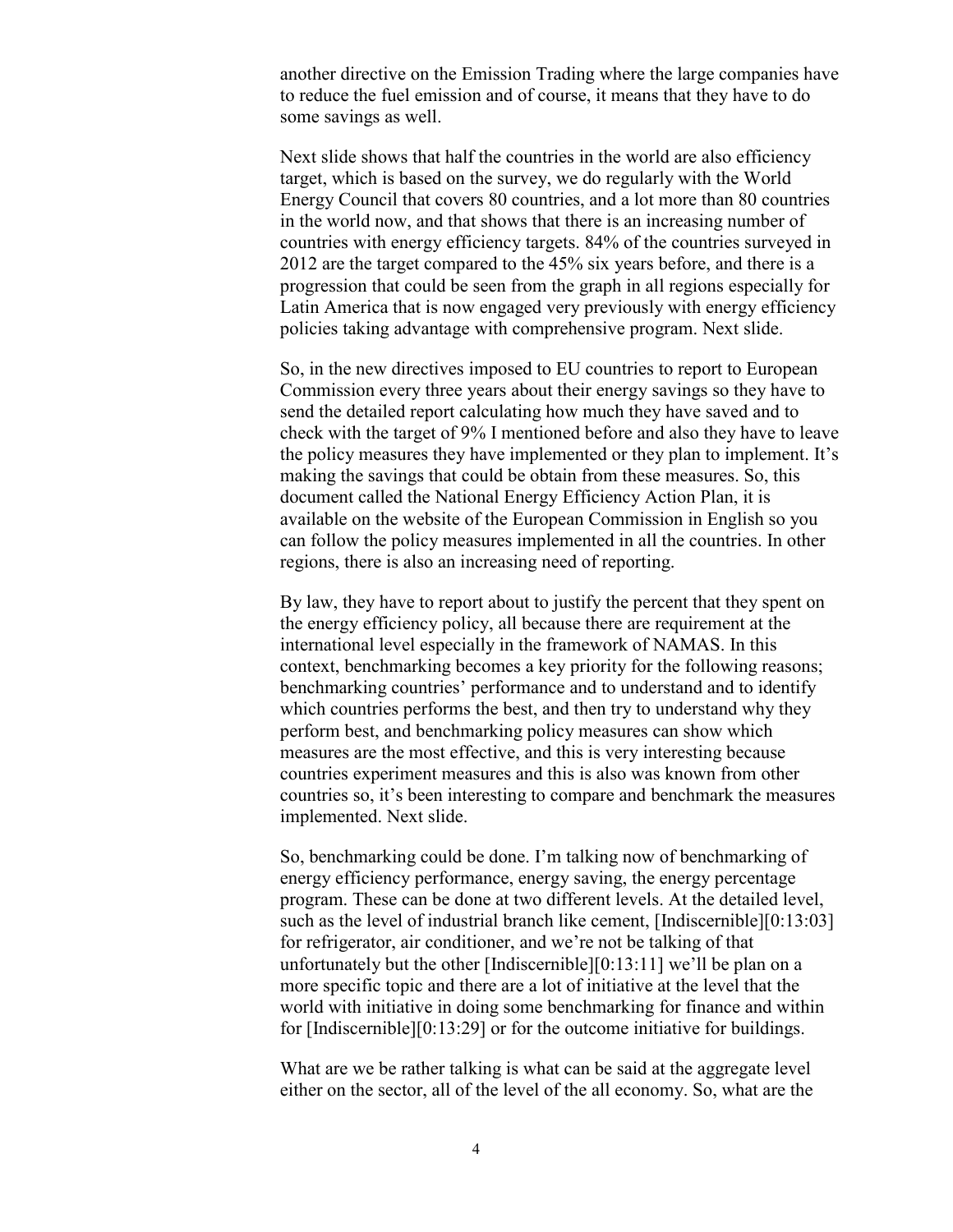countries that perform the best at the overall level, and of course, we have to use the indicators that quite aggregate, so, this is the topic of the presentation. This benchmarking can be done in two ways, either by looking at the level of the performance achieved by the countries or in terms of progress. We can have a country with good performance now, but we're not really improving energy efficiency probably because they have already done all what was potentially – possibly evil and on the other hand, we have countries that are improving very rapidly with their performance, when you look at benchmark but they do it because they have poor performance at the beginning.

Roughly speaking, but speaking [Indiscernible][0:14:36] reality but we can see that the new EU member countries in Europe, mainly from Central and Eastern Europe, they fall into that second category that says that they less efficient, all member of the EU but they are making the rapid progress that you will see in the next slide. China is another example where the greatest performance, and not good compared to the rest of the world or EU countries but well, and now has very rapid improvement. In the next slide, we will see what efficiency about the trend.

So, the trends can be first of all look at the very simple indicator which is the energy intensity that creates the energy consumption of a country to EED and here, we can have two indicators; the primary energy intensity that looks as the total consumption of the country we will include and the final energy intensity that's been only considered with final consumer such as the buildings, industry, transport, and the difference with the previous one in that in the previous one, the primary energy intensity, the energy sector will be included and the energy sector or the power sector is the most important in terms of energy. So, depending on what is the purpose of the evaluation, we may prefer the primary intensity or the final energy intensity. Usually, energy efficiency agencies, they focus their program on energy consumer like industry, buildings and transport. I'm not so much interested in making savings in the power sector because [Indiscernible][0:16:22]. So, for them with benchmarking, it would be rather done at the final consumption level where it might use a final energy intensity but each one was rather an [Indiscernible][0:16:35] and for instance, the objective I mentioned earlier of the 20% for the Commission, for European country in 2020. The primary level is included observing the power sector and the other energy activity that we find. So, energy efficiency improvement is then measured by a decrease in the primary or final energy intensity that we are using less energy per unit of GDP. The 1% reduction in the energy intensity will be considered as 1% improvement but I will call it overall energy efficiency. This is something very broad, energy use more efficiency but that doesn't necessarily mean that we are doing technical training from a more engineering point of view. Next slide.

Example, you have here a map of the station from the [Indiscernible] $[0:17:38]$  for the world in its counting that show the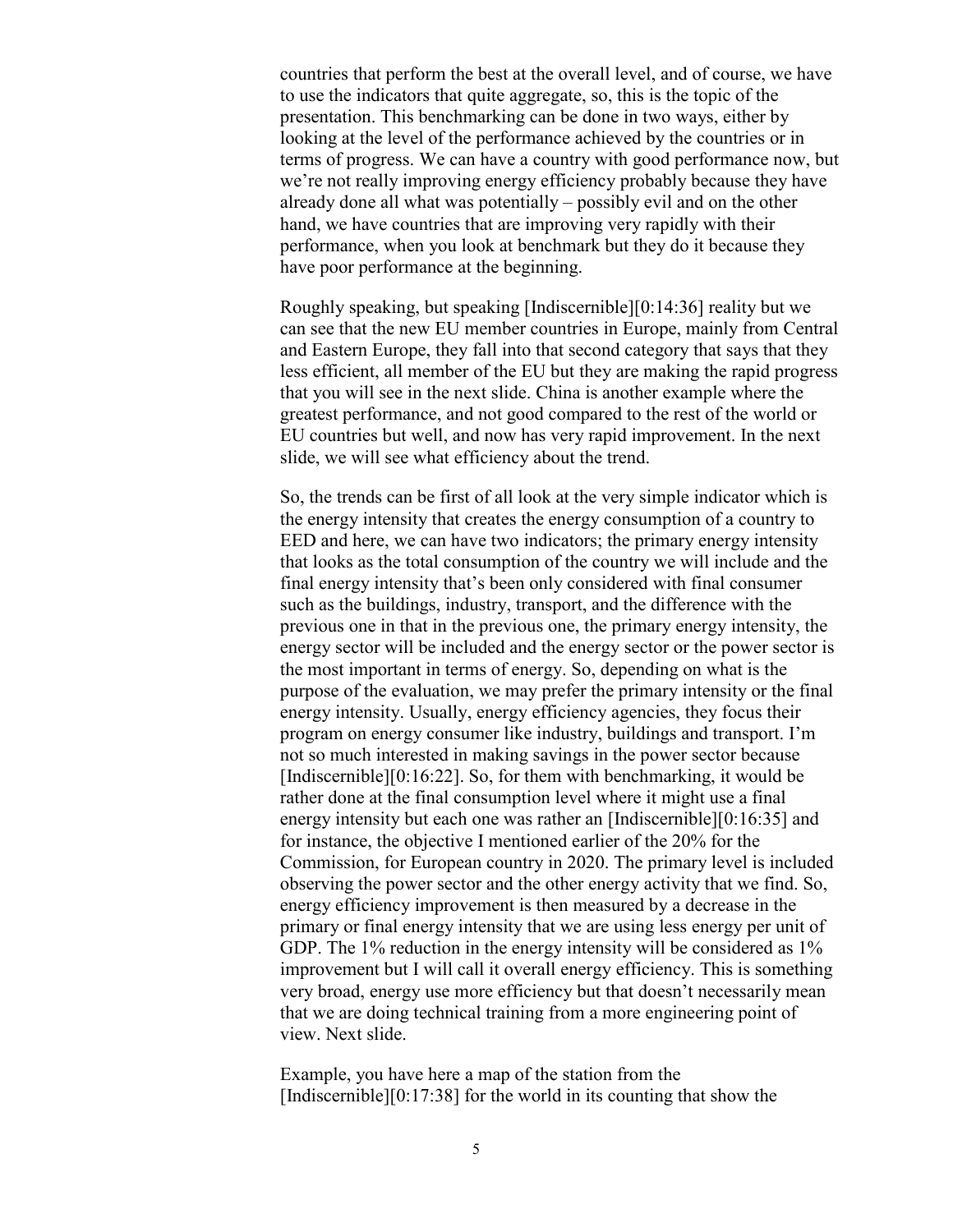settlement of the different countries in terms of changing the primary energy intensity. The lighter countries are countries where the reduction is the fastest like the China for instance and the darker countries are countries we use less reduction in the primary energy intensity. So, what can we conclude on that? I will go to the next slide now.

We have to be careful because what we are showing here is the results of a lot of factors and energy efficiency is only one of the factors that needs a decrease in the energy intensity. First of all, what can be the changes in the structure of the GDP, is there is more service. If service is going very fast in the economy, our service is much less intensity than industry, the consumer [Indiscernible][0:18:43] generate one minute of GDP energy services.

Of course, if energy efficiency was incoherent, the intensity will decrease. In the same way, depending on the type of industry that is being developed, if there is a strong development of industry like electric components which have low energy intensity that require [Indiscernible][0:19:06] during and this will generate \$1 of GDP, then it will reduce also the energy intensity, and then, that can be changed in the power mix, without the more renewable and it will be decrease on its quantity of energy used because renewable [Indiscernible][0:19:23] provided first some deficiency in the [Indiscernible][0:19:22] whereas nuclear has been developed.

Nuclear has only 30% efficiency, which means more energy being consumed. So, all of these factors will have to be taken into account. So in other words, the energy intensity trend only gives a rough proxy of energy efficiency gain as well when you decrease goods, but we cannot say they're just energy savings. To better access and benchmark energy efficiency trends, EU countries are now using the more sophisticated indicators that were developed in the framework of the ODYSSEE MURE project, I mentioned at the beginning and that we have called the energy efficiency ODEX project, ODYSSEE energy efficiency index that I will explain in the next slide.

This index measure energy efficiency progress. It is calculated for each end-use sectors, households, industry, transport, and service as follows. For each sector, we identify indicators that's capturing energy efficiency improvement at a detailed level. For instance, further, we look at which is greater air conditioning, space heating, water using, and for each of this end-use, we select one indicator. For instance, for space heating, we can take the kilowatt-hour plus when we do leave the premises, for refrigerator per kilowatt-hour. So, we don't need to take the same unit. We always take what is best for [Indiscernible][0:20:58] energy efficiency.

Then we combine, we calculate for each of for each of these end-use an index for space heating, or refrigeration as an example and we'll make the weighting of this index, taking into account the share of each end-use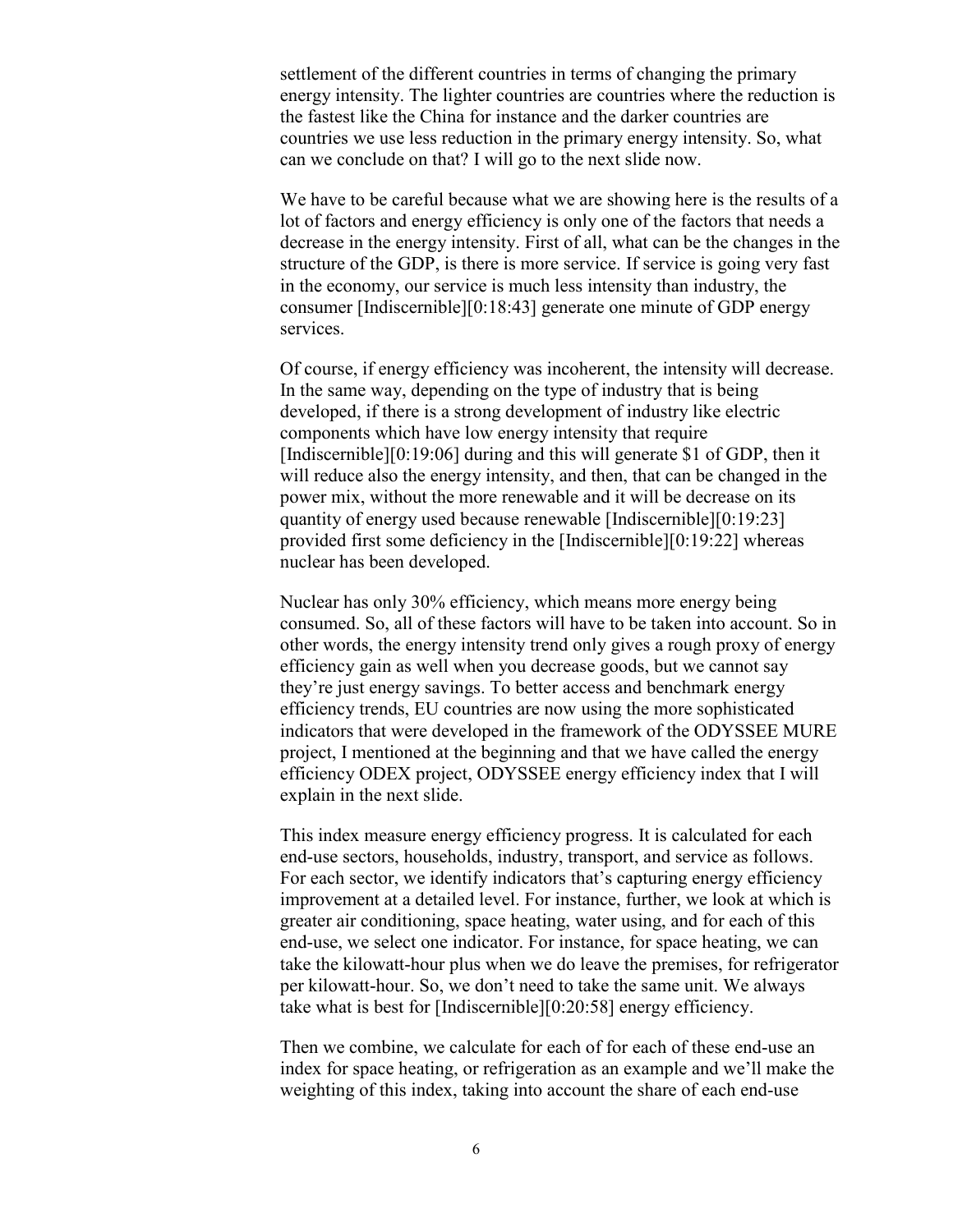that's composed of sector -- in the total of the sector. For instance, space heating is 80% of the consumption, the index for space heating will have the weight of 80% percent and so on. So that, we are able to calculate the index for the total of the sectors, doing this weighting feedback. As I explained here, space heating represent 80% like I said and if we of service then first have the energy efficiency program for waiting which means, the contribution of anything to energy efficiency progress in the outer system would be 80%. Next slide.

So, we do that to all the sectors and we are able to build the difference index, one for each of the sectors. We have industry in dark, blue, and black; household in orange, transport in blue and after that, we calculate again the weighted average of the different sectors taking into account the share of each sector in the system, final consumption. Completely for the EU, calculating the ODEX from 2000 to 2010, we get the value of 88, which means that we can save that in the EU that being the 12% energy efficiency improvement between 2000 and 2010.

All in [Indiscernible][0:22:57] 1.2% per year which when you get the target, I referred earlier, this 9% savings in 2016 from the directive and what equivalent to 1% per year because of 9% of a 9-year period. This should mean that we are about to target over this period but difficult if may change in the future and because it should be monitored every year. So, this is a very interesting indicator that is cleaned from a lot of factors that have nothing to do with energy efficiency. Change in the structure of the GDP, change in the structure of the industry, if not included here, and we have a better proxy on energy efficiency program. Next slide.

We can then rank the countries in Europe in terms of performance. So now, we have developed the index to show energy efficiency improvements, and on the left, we have countries and as I mentioned earlier, there are countries that started with lower performance and the other European countries and they experience rapid energy efficiency improvement like Poland, Bulgaria, Romania and Slovenia, about 2% per year, the right, we have [Indiscernible][0:24:18]. Which has almost no improvement, so, if you have more provisions, we could use that you send. UK is around 1.11% close to France. So, we are able to benchmark the countries because indicators and the most energy efficiency program.

If we now include the Eastern European countries that had low performance at the beginning, we can say that the Netherlands standout as the benchmark country in terms of energy efficiency progress, followed by France and UK. Now, the next slide.

We look at another issue on how to benchmark the level of performance. I've been referring to this level of performance, things that you see in European countries that low in performance and other human countries. Well, how can we do it? Well, if we want to do it at the aggregate level, there are not many indicators we can use. The only thing that is available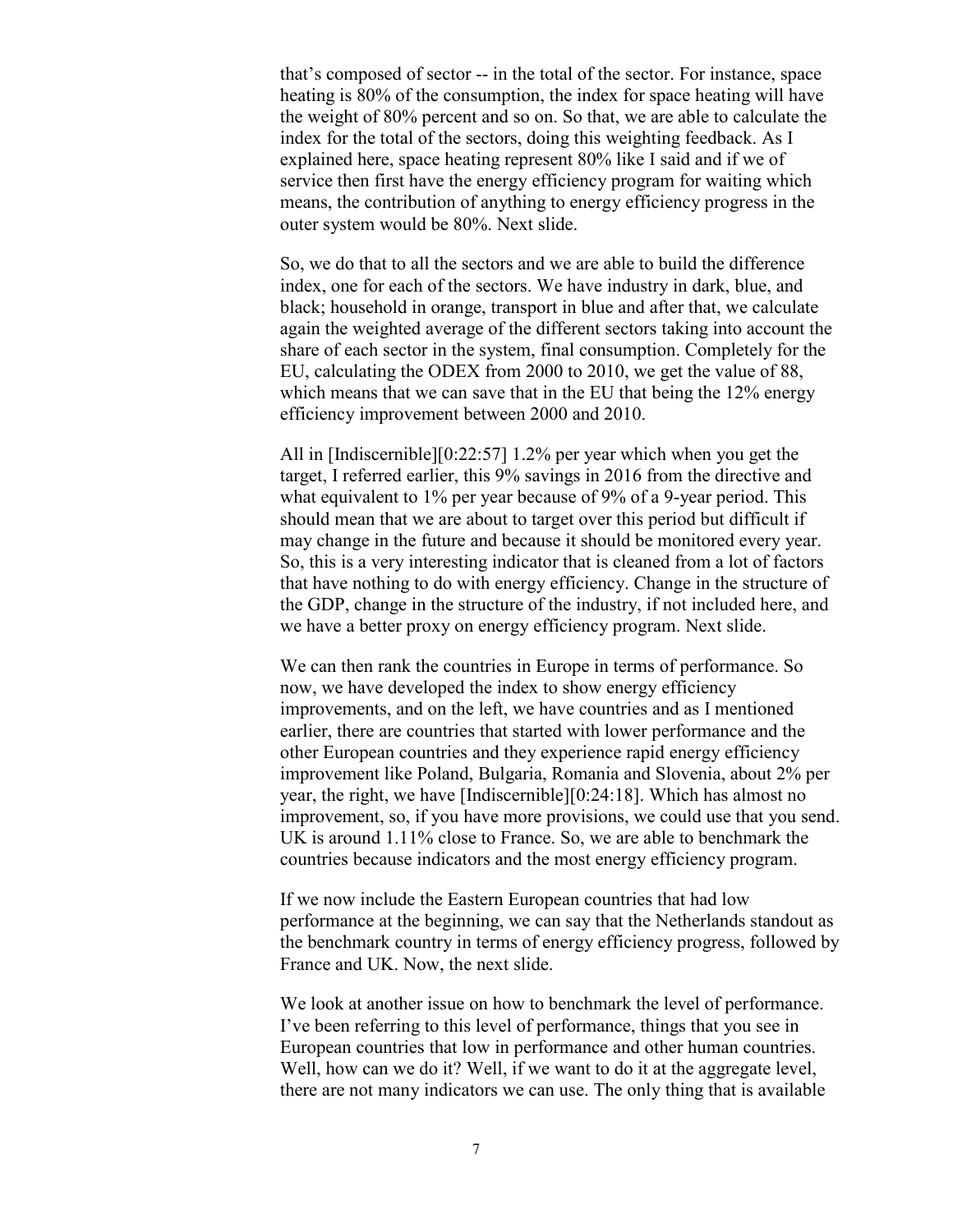can be looked at the regular level, the energy intensity consumption relating to GDP. However, we can able just to compare the energy intensity as calculated but we can try to make some corrections, to take into account some of the specific national characteristics and there are few that we are able to take into account and produce an indicator that is corrected for some of the cycles.

The climate of course in Europe and we have countries that are cold, countries that are warm and we can adjust the intensity to the same climate and usually, we take the EU reference because we need a reference too. We calculate the fixed saving intensity in all the countries as if they are all the same clients. The second form is to address through the general price level, and third one is to address to the GDP structure and of course, one is to address to the industrial specialization. These adjustments are explained this morning. Next slide.

The adjustment for price is done by using purchasing power parities instead of exchange rate, and even in European countries where many countries are using the same currency in euro, we need to make these adjustments and these adjustments take into account that the general price level is not the same in the different countries. If I look at the euro zone, you will have big difference between Southern countries where price level is usually quite low and the northern countries with very high price. So, this is reflective in the GDP, the GDP also being equal. We look higher in countries with high-price level and in countries with low-price level but it doesn't mean that the level of the [Indiscernible][0:27:48] those people are very different.

So usually, when making comparison of the GDP on the countries that's using the GDP, international organizations are using purchasing power parity instead of exchange rate, and it is what we do to do the [Indiscernible][0:28:07] and by the way, when we do comparison at world level, we do exactly the same adjustment as this can be seen in the World Energy Council that there where we make comparison of the energy intensity of all countries. The second adjustment about temperature I mentioned to you because this is done on the space heating requirements and cooling requirements by -- on the basis of heating degree days and cooling degree days, but to measure also, there are countries in general participating from there.

The adjustments to the same GDP structure is to take into account that a country like UK for instance, in generating a lot of GDP services whereas a country like Finland, will have a lot of industry. So, this will make the comparison more accurate by taking into account the different energy structure and we can even go into more detailed -- the fourth adjustments to take into account the different within industry. Again, if I take Finland, half of the consumption of Finland is just a part of [Indiscernible][0:29:19] industry which is a very intensive industry whereas if I look at Hungary and Slovakia, lots of the consumption will be in electronic industry or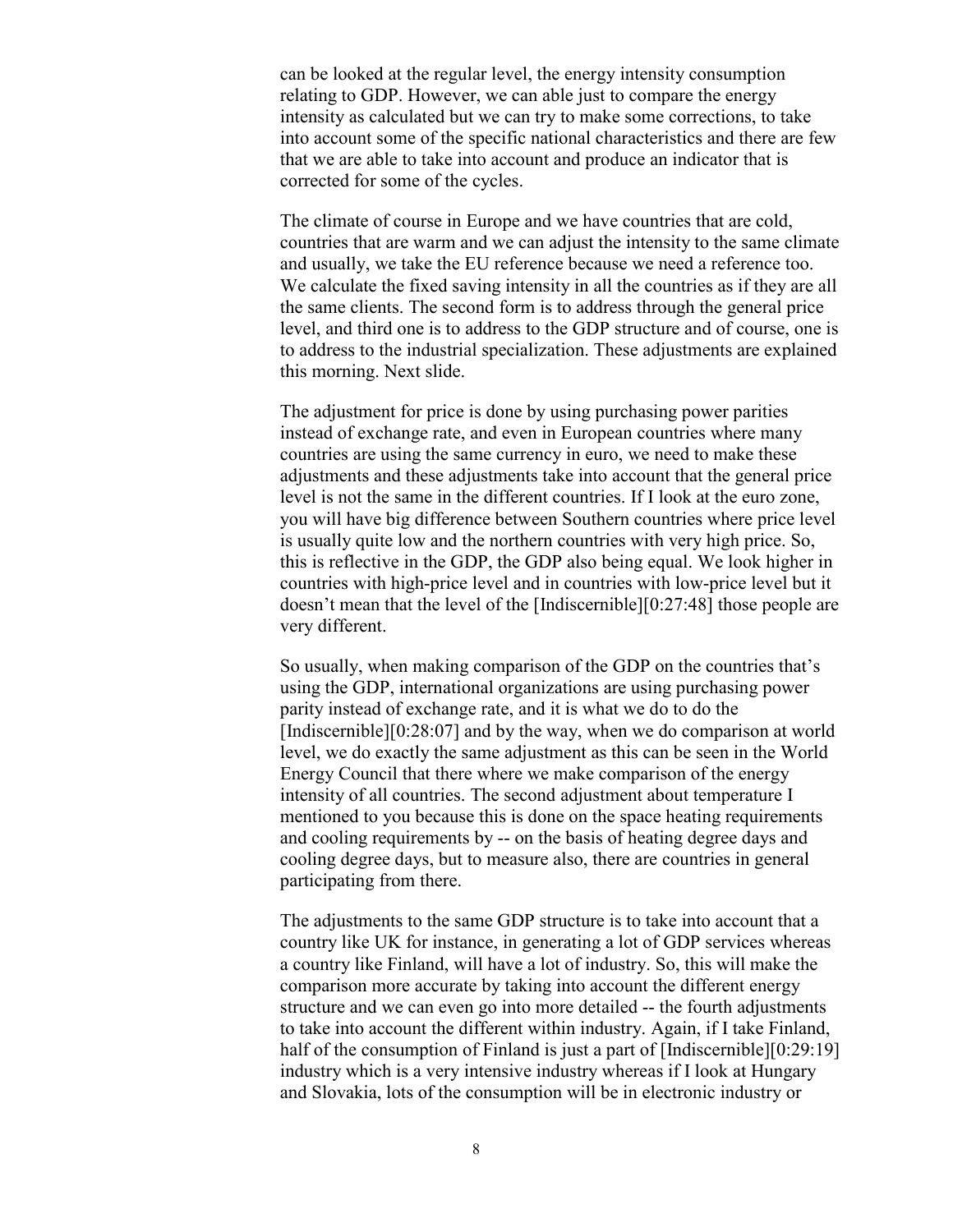production of the equipment which are low intensity. So, this will make the comparison more relevant and this is what it shows in the next slide.

Well, we have read the countries according to their final energy intensity but that has been adjusted because of parameters I have mentioned, and there, Germany turnout as the country with the best performance. We only have to be careful the best to be good the brackets because we cannot correct all differences but this is already an interesting time to tell the difference between countries, and Germany is followed by UK and Spain. Next slide.

Just a little bit more on the need to be cautious and not draw a drastic conclusion. Adjusted final energy intensities compared to the overall performance in energy productivity and not energy efficiency from a technical viewpoint. At this level, we cannot say that German buildings are more efficient than buildings in Finland for instance, and this is not the purpose, and several additional factors that are not even linked to technology are still embedded in the relative values of these adjusted intensities, the fact that there are more cars in some countries that will increase the intensity.

Behavioral maybe important also, initially, they have more cars and Germans love their cars so according to the impact is the consumption. The building structure, the fact that in some countries, they do share of houses and there are more energy intensity than apartments. So, maybe before we ever would take into account, more and more factors that this requires additional work, and then she brought the website of the ODYSSEE project. You can find there more refined analysis, trying even to correct for some of these factors. So, just the conclusion, the adjusted final energy intensity is better than not doing the adjustment but it is not the perfect entity. Now, I will return to my colleague Carine Sebi that we'll talk about the benchmarking of policies.

Carine Sebi Okay, thank you Bruno. So now, we will see the recent link between this energy and energy efficiency performance that Bruno presented at and the quality intensity or effectiveness, and more precisely are the good results observed in terms of energy efficiency observed for the Netherlands, UK and France in terms of chance or in terms of level for Germany and UK. Are they correlated to energy efficiency policies implemented in these countries or to other factors, not quantified above? Then comes to the question, "How can we observe these policies and benchmark them?" and to benchmark these countries in terms of policies and measures on energy efficiency, we first have to define how to assess the policy intensity and effectiveness in this field of energy efficiency.

> So, we will try to give you a glimpse of three different indicators that are commonly used in the energy efficiency community to assess the policy intensity. So, the first indicator, I would try to present to you the number of policy targets, and second one computed as the number of measures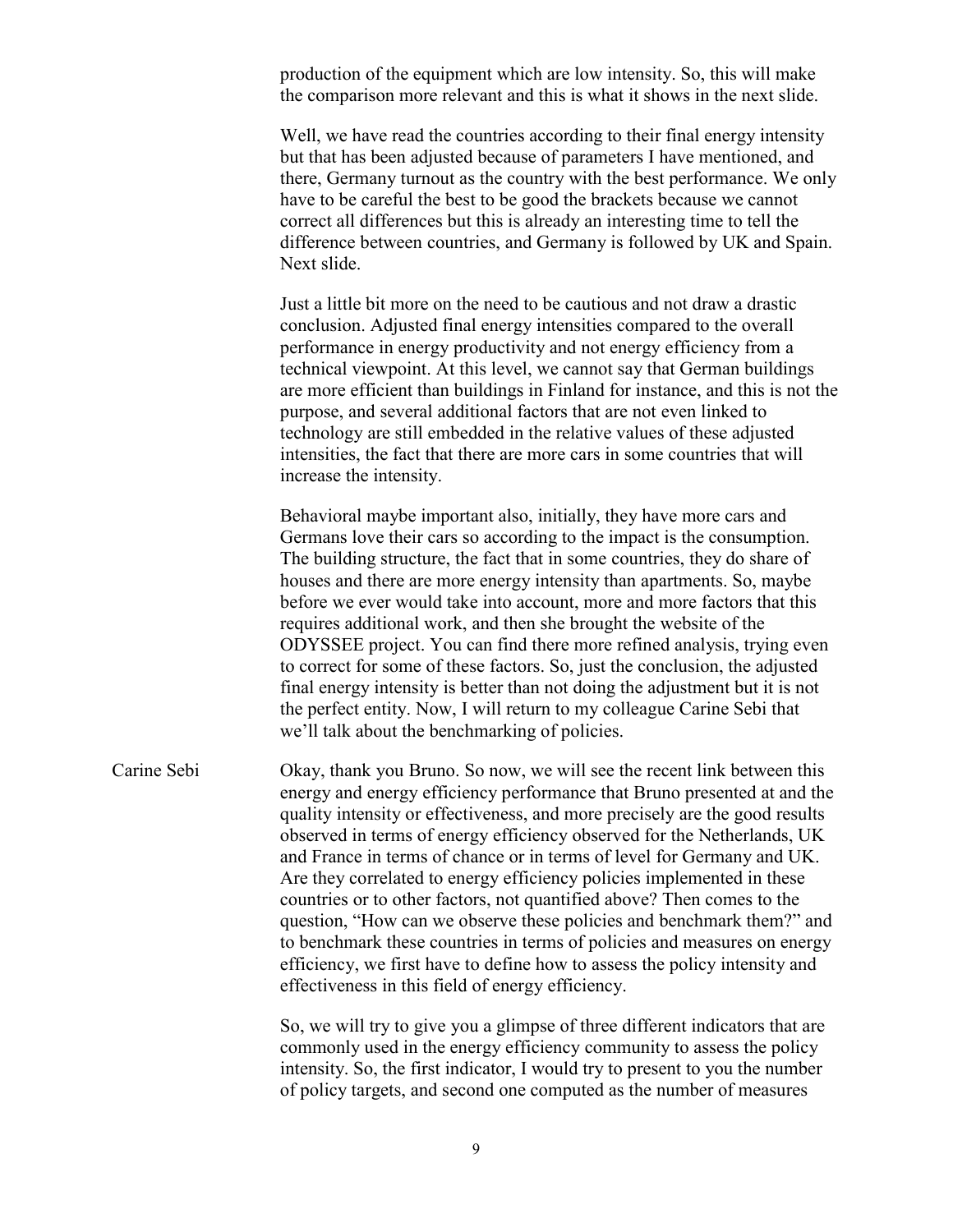according to their impacts that are presented in the MURE database that can be done in two ways. First, we can take into account the number of the highest impact measures up to benchmark countries according to weighted impacts that we will present to you in the next slide and the third indicator that we will briefly show, contains energy efficiency scoreboards. Thank you. We will give results and inference from the European case and how many times okay. Next slide please.

So, our first indicator could be the number of policy targets that may reflect more ambitious policies. For instance, a country with a wide range of hundreds of targets may have a stronger impact or commitment than the country with few or no target at all and the graph on this slide presents the distributions of the European counties according to the number of policy targets implemented. So here, you can see the targets are expressed in different ways and first of all, they may refer to a rate of energy savings. This is the case of the EU country with the energy targeted. The part in pink corresponds with the part on the graph, and just remind what Bruno said, [Indiscernible][0:34:50] directives impose all membered countries a rate of energy saving of 9% in 2016 as the recent contribution.

But you can find also all the type of end-use sector like in the residential sector where some countries who impose or implement targets and impose a minimum number of ratings to be reinterpreted by us until some survey. So on this graph, Germany appears well as the country with a large number of targets, as well as France. However, the Netherlands, who experienced good results as some of you, know, before in terms of energy efficiency trends and energy intensities do not have many targets. So, what can we conclude from this first indicator is that it may not be sufficient to capture the policy intensity besides the natural target if not taken to come back here and find them a target of energy consumption resistance with new approach in Europe, in EU and there is more constraining target over type of targets. Next slide please.

So, another approach or another indicator of the policy intensity could be the number of energy efficiency measures implemented in the countries in the different sectors. We could add up the number of measures but it may not be a relevant enough indicator as some measures may have a higher impact compare to others. So, we could request the methods used in the ODYSSEE MURE project where they consider the impact of the measures implemented as an indicator. So, for each measure such as in the MURE database, there is a high important which is attached to the impact evaluation of a measure. If the quantitative evaluation is available for a measure, the measures used for evaluation of related results are provided, as well as the energy savings and the series of rejection achieved over at given timeframe.

However, if no quantitative evaluation is available, the qualitative expert judgment is recorded. It is namely an assessment of the measure's impact in terms of energy efficiency savings. So, each measure in the MURE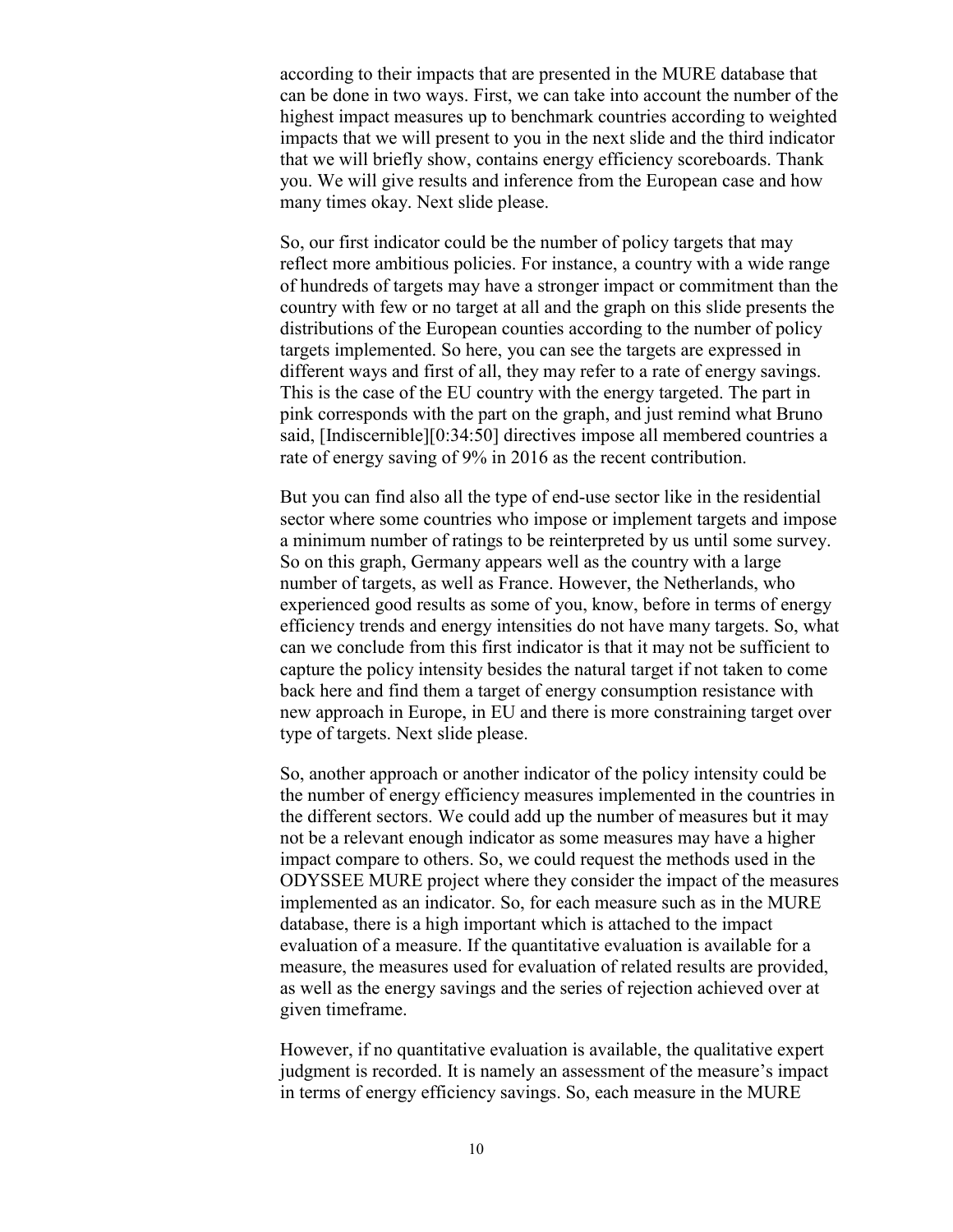policy database is classified according to its impact in terms of energy savings, which is evaluated according to three levels, high, medium and low impact. These three categories are linked to the aggregate electricity or final energy consumption of the respective sectors, that is to say household, transport, industry or service sector and they put the following limits that will define for each of these levels.

So quickly, for the low impact, the savings are; for instance, to a level below 0.1% of the sector's consumption and medium level is compared between 0.1% and 0.5% and then high impact measures have 0.5% indicators of the sector's consumption. So, if the quantitative evaluation is available, the impact can be easily calculated by applying this definition. However, for measures with no quantitative evaluation, the qualitative -- if you're given by a [Indiscernible][0:38:48] expert judgment. So, to summarize the second approach, to identify the most active countries and rank them according to the potential impact of their energy efficiency, so this can be done by taking into account the member of the highest impact measures. Next slide please.

So, from the MURE database, we -- this is graph that represents the ranking of European countries according to the adjusted number of high impact energy efficiency measure and we can see now that Spain turns out to have the most aggressive policy although this is not much reflected so far in the results observed. It is followed by Germany and I will just remind you, Bruno presented further that these two countries belong to the three most efficient countries according to the ranking made above with adjusted final energy intensity and the third one, the UK, it says on that graph it arrives only on the ninth position, and here, the Netherlands are only in an intermediate position. So, for the moment, there still no clear correlation between the policy ranking and the [Indiscernible][0:40:15] ranking preventive [Indiscernible][0:40:16] by Bruno. Next slide please.

So, the second approach, from this indicator is to analyse this -- still the measures from the position of this project by taking into account the raising number of measures and calculate the new indicator of impact as follows and find some we can pick up for the highest impact measures they come for five, medium impact measure come for three and the low impact come for one and then then we calculate the weighted average. The results as shown on this graph where France now joins the two other countries that were already identified with the high impact measures, Germany and Spain. UK and Netherlands are still in their most intermediate position. So, the analysis of these two indicators, so that there is not always a correlation between the last type of high impact measure and the results of that. Next slide please.

So, and third methodology which is proposed to find the energy efficiency program, continue on training the National Energy Efficiency Action Plan. So, Bruno presented previously the objective for the NEEAP that it was said to describe the energy efficiency measures that could target the 9%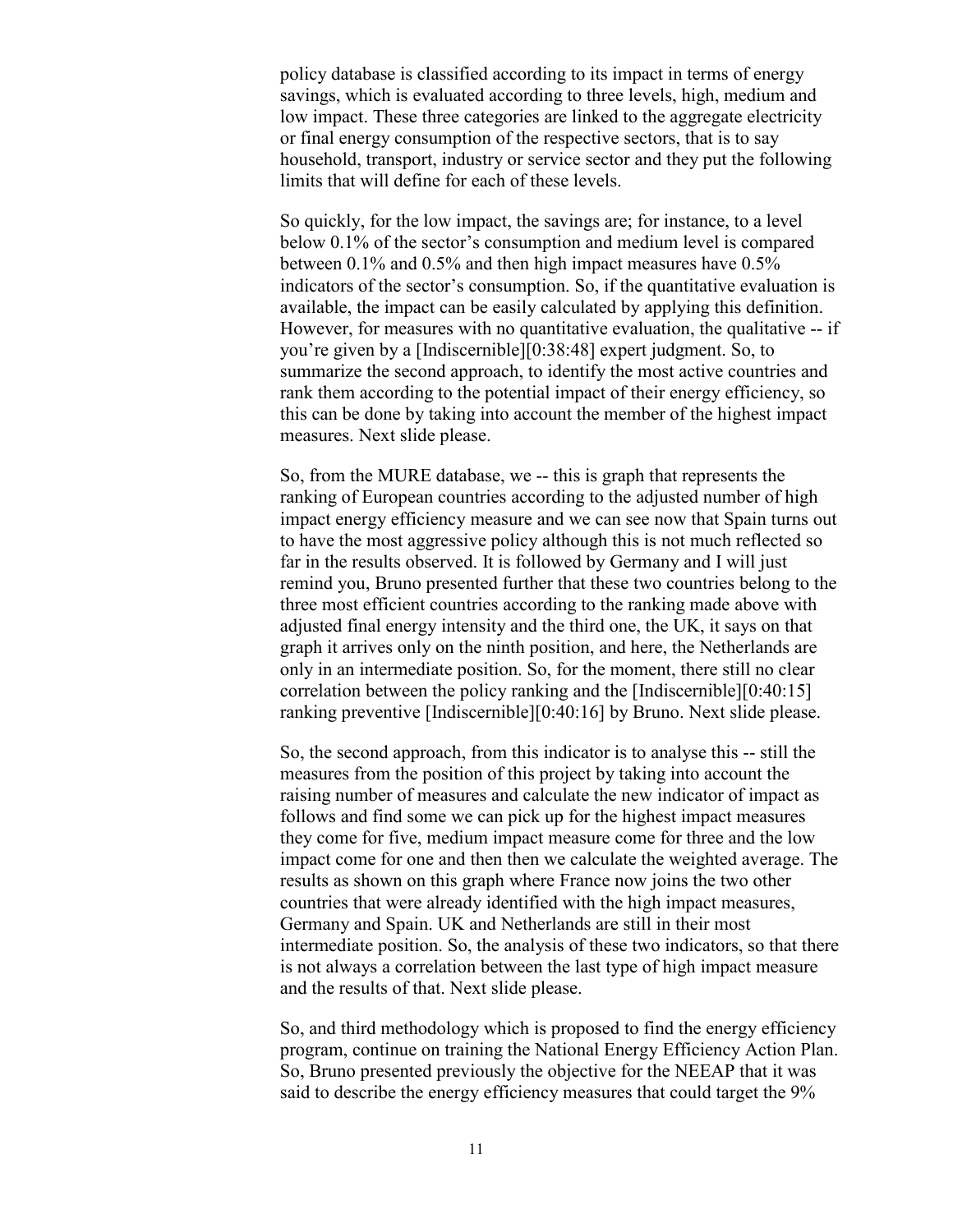indicative of the energy saving target by 2016. One of the top energy efficiency projects was to screen the NEEAP and to assess -- and they assess the NEEAP of two levels. First, they check whether and in what way the plan contain the information required by the Energy Saving Directive. Second, the screening compromise another view of additional information in the plan which exceeds the requirement of their energy [Indiscernible][0:42:30] directive.

So, the screening highlights, the strengths, and the weaknesses of the national policy implementation and identifies the policy gap in these policy recommendation. The main talk of part of the screening is the NEEAP but they -- these are broader range among experts and this indepth interview with selected national experts and they focus the analysis onto two following effects. First, the effective sectorial policy package that is to say all the measures are comprehensive, adequate and wellbalanced, and they took into account a second factor, which is the government framework. It's the institution and mechanism to facilitate and smooth implementation of sectorial policy efficiency and so on.

So, the graph on this side represents the results from the branch selected member state of the NEEAP screening from the building sector and the list of the 10 criteria are described from zero to two points to get the crosscountry analysis and I can just give you a list of the criteria that has been taken into account of the building sector, that means to say the building code. The economy incentive that are implemented in the countries, either energy performance function contracting ODYSSE and so on. The results from the disbursement screening show that in the building sector, France has the highest rate followed by Germany and Austria. Next slide please.

So, what about outside Europe? The USA, these are State Energy - proposed the State Energy Efficiency scoreboard to get the comprehensive ranking of the U.S. based on the array of metric structure best practices and recognize leadership in energy efficiency policy. So scores are given on some policy area, type of policy mixed for some of the targets, financial instrument. It is given to the State then the results are [Indiscernible][0:45:00] to obtain a maximum score over 50. Then of on the right, it gives system of data where you can see that California was the benchmark before because they lost one point in the score and they come in the second position after Massachusetts. So, this indicator is powerful because it gives the top 10 and it shows evaluation of the ranking. Next slide please.

So, as a conclusion, the analysis of the two indicators of policy impact shows that there is not always a correlation between a large set of high impact measures and the results observed. Can we conclude that countries may register good results although they don't seem to have a comprehensive set of measures? No, we cannot come to such a decisive conclusion as the indicators used to measure the policy intensity are not perfect. First, measuring the intensity of policy from the number of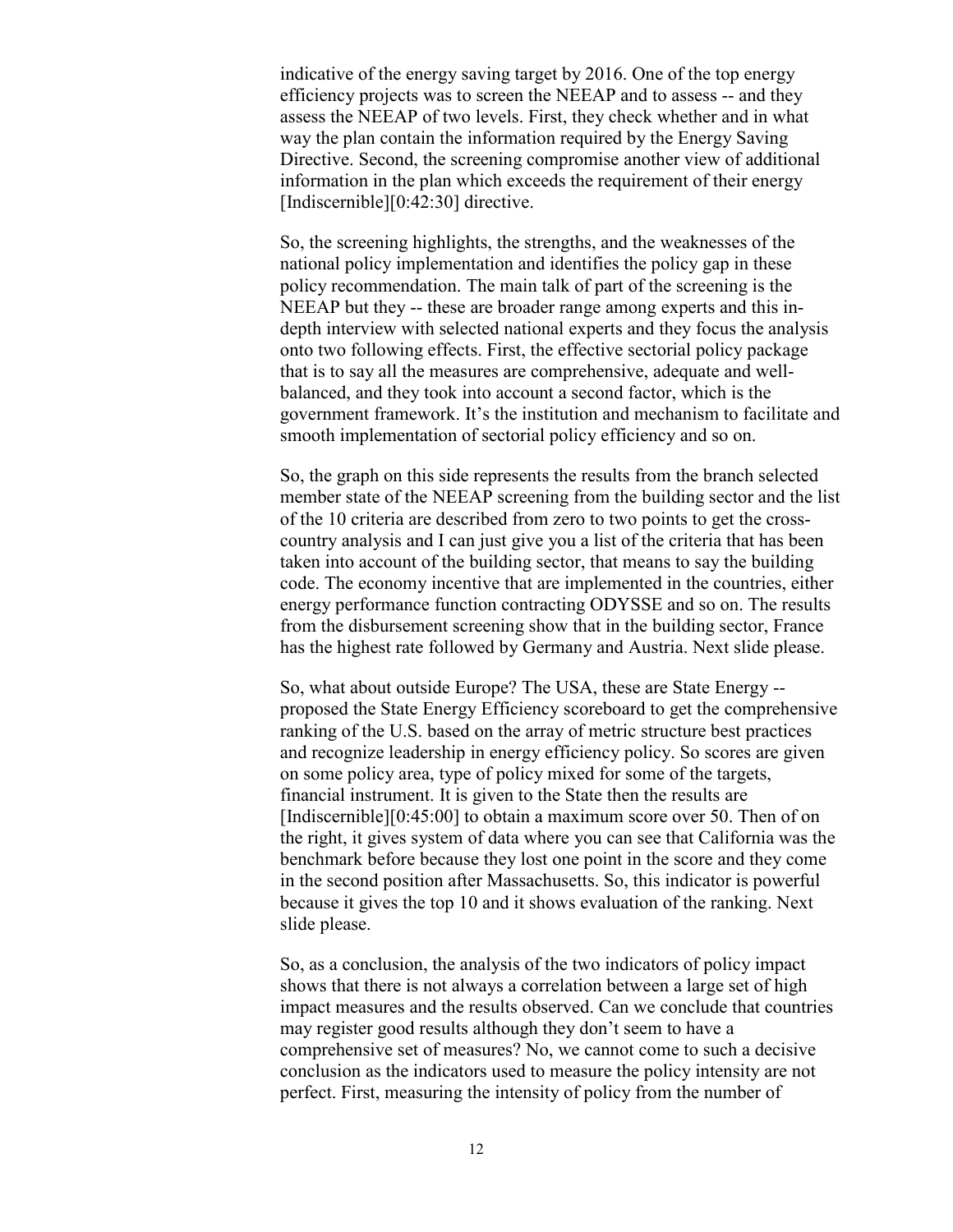measures, even taking into account their impact, may hide the fact that a single regulation may have a strong impact on demand, if its requirements are very ambitious for instance, while several regulations that are badly enforced, or where compliance [Indiscernible][0:46:38] or a large number of fiscal or financial incentives, that are much use or well-known by consumers. We have a limited impact on demand. In other words, quantity does not always mean quality. Next slide.

Secondly, the assessment of the impact of measures is based on ex ante evaluations or expert judgment as I've told you and may not be enough harmonized across countries, although some kind of harmonization is done in the MURE database and the indicators used for benchmarking the results achieved by the different countries in terms of energy efficiency progress and level are already quite advanced, they do not reflect 100% energy efficiency as a rough estimate, as explained above for the adjusted energy intensity. The ODEX indicator may provide a more accurate vision of the real energy efficiency trends but will still embed the effect of nonefficiency related factors that are difficult to correct, such are fine incentive effects linked to the economic crisis in Europe since 2009. Finally, measures in policy implemented recently do not have immediate impact on energy efficiency performance and may have also an impact only in the coming year. They cannot [Indiscernible][0:48:07] delay between implementation and real impact that could explain the noncorrelation we observed. The benchmarking of countries' energy efficiency performance should therefore be considered with care as it depends on the quality of the indicators used in the comparison. Thank you.

- Sean Esterly All right, Bruno and Carine, thank you so much for your outstanding presentations. We do have some great questions from the audience that we use the remaining time to answer and discuss and the first question is, when counting intensity of EE policies in a single country, does you also count implicit targets such as greenhouse gas reduction targets or focused only on implicit goals?
- Carine Sebi On the targets, we present the classification of country. We presented the - it's the only taken into account the energy efficiency target and not the one related to greenhouse gas emission.
- Bruno Lapillonne What is the question?

Sean Esterly I'll repeat the question, yes. It is, when counting intensity of energy efficiency policies in a single country, do you also count implicit target such as greenhouse gas reduction targets or focused only on implicit goals?

Bruno Lapillonne Okay, we understood the question right and the answer that Carine gave is that we do not take into account the added policies on the greenhouse gas because the topic was really on energy efficiency. But we could also have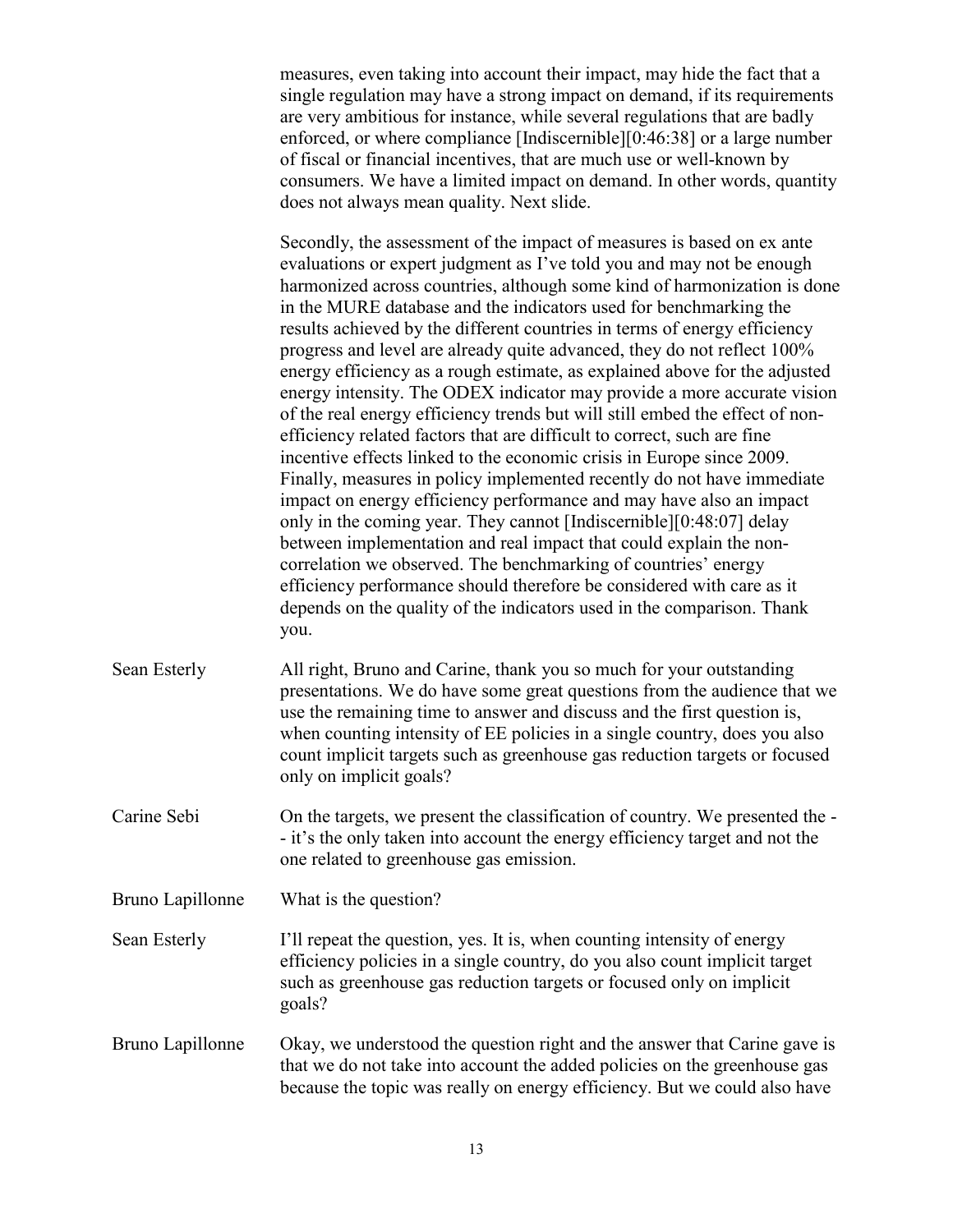|                  | a more comprehensive benchmarking of policies and you know, in your --<br>there are a lot of policies that are renewable but this is not included here.                                                                                                                                                                                                                                                                                                                                                                                                                                                                                                                                                                                                                                                                                                                                                                                                                                                                                   |
|------------------|-------------------------------------------------------------------------------------------------------------------------------------------------------------------------------------------------------------------------------------------------------------------------------------------------------------------------------------------------------------------------------------------------------------------------------------------------------------------------------------------------------------------------------------------------------------------------------------------------------------------------------------------------------------------------------------------------------------------------------------------------------------------------------------------------------------------------------------------------------------------------------------------------------------------------------------------------------------------------------------------------------------------------------------------|
| Sean Esterly     | All right, and next question is, could you please explain a little more<br>concretely what the difference between primary and final energy intensity<br>is?                                                                                                                                                                                                                                                                                                                                                                                                                                                                                                                                                                                                                                                                                                                                                                                                                                                                               |
| Bruno Lapillonne | Well, the main difference is that in the primary intensity, you include what<br>is going on in the power sector to make it simple. So, if a country is<br>moving from thermal power generation to renewable as it is being done in<br>a lot of European countries, it means we are saving energy. So this will<br>mean that the primary intensity will decrease more rapidly than the finally<br>energy intensity. So, the difference is really what's going on in the power<br>sector. I can give you another example from the year 2012. In 2012,<br>because of the massive use of shell gas [Indiscernible] $[0:51:08]$ in the<br>U.S., a lot of coal had been exported to Europe and many power plans that<br>used to run on gas, they're not the same but one with power generator was<br>done by using coal instead of gas, and the reason was a significant<br>decrease of the efficiency of power generation and coal is less efficient<br>and this mean it increase especially the primary intensity, all things being<br>equal. |
| Sean Esterly     | All right, and next question from the audience is, what are the sources for<br>the impact assessments that were used to define the impact factors for the<br>energy efficiency measures?                                                                                                                                                                                                                                                                                                                                                                                                                                                                                                                                                                                                                                                                                                                                                                                                                                                  |
| Bruno Lapillonne | You're referring to the MURE database?                                                                                                                                                                                                                                                                                                                                                                                                                                                                                                                                                                                                                                                                                                                                                                                                                                                                                                                                                                                                    |
| Sean Esterly     | From the policy presentation.                                                                                                                                                                                                                                                                                                                                                                                                                                                                                                                                                                                                                                                                                                                                                                                                                                                                                                                                                                                                             |
| Bruno Lapillonne | Yes. So, this is based on as explained by Carine on real assessment of<br>measures. I would say that about 1/3 of the measures that are being<br>implemented in Europe, that are in the MURE database as an evaluation<br>and there are different types of evaluation. We have -- even there are a lot<br>in another project, the European Commission Classification of Measures.<br>We have top-down method, we have bottom-up method, and bottom-end<br>means there are some kind of measurements that is being done or kind of a<br>direct assessment with consumer and within this area of methods, you<br>have different possibility. Only the three are between the quality of the<br>assessment and the cost.                                                                                                                                                                                                                                                                                                                      |
|                  | So there is not one method, there are a lot of methods that are being used<br>depending on the country and the sector. To be strong, the best evaluation<br>would be to make a survey with the sample of consumers that benefited<br>from the measure compared with the sample that did not benefit of the<br>measure and compare their performance but as soon as we're talking about<br>survey, it's very expensive. So, doing some metering and there will be<br>some light approach that can be based on the council that's counting<br>[Indiscernible] $[0:53:44]$ that has been done and make some proxy about<br>the savings as a link to ODYSSEE.                                                                                                                                                                                                                                                                                                                                                                                 |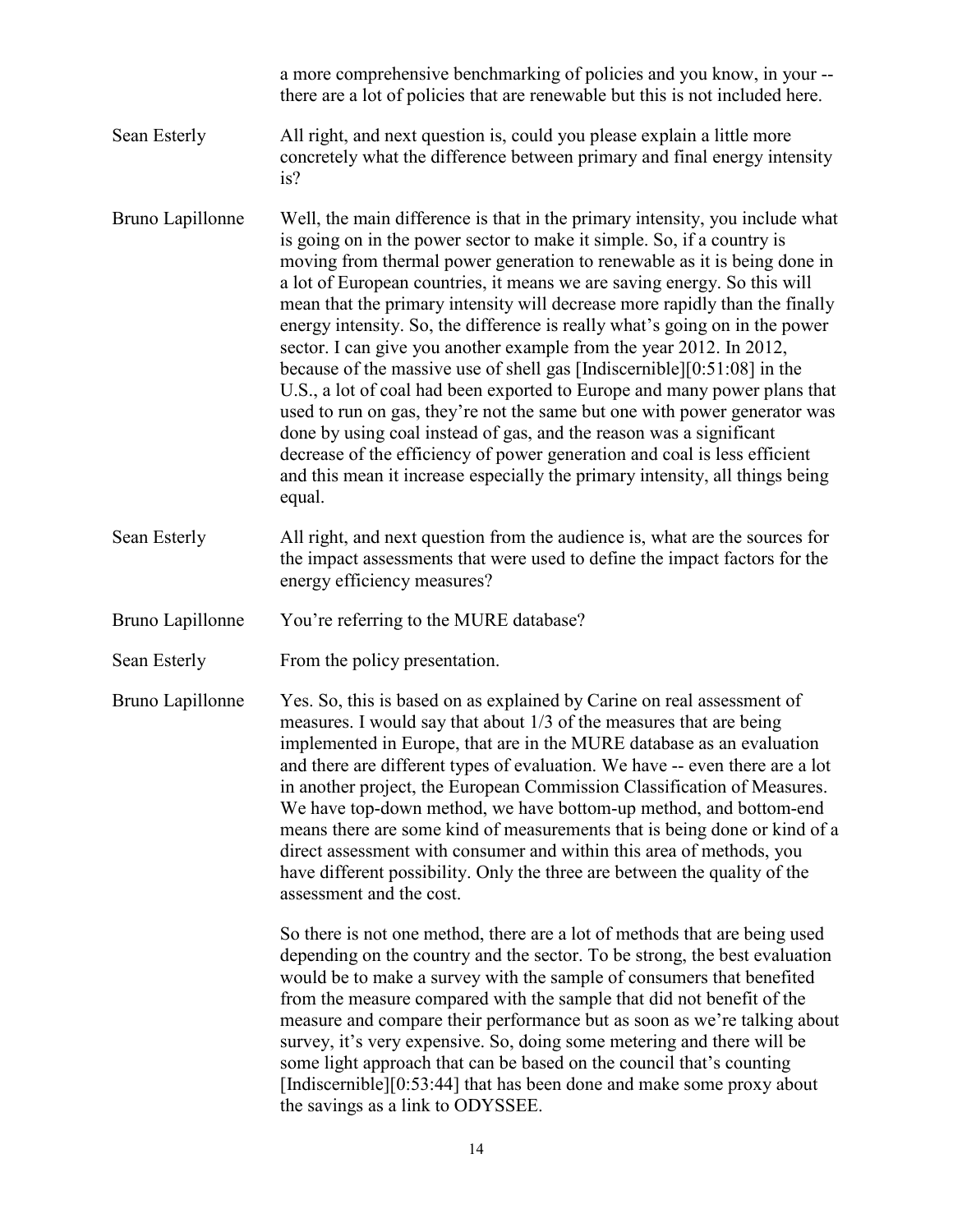| Sean Esterly     | Okay, and next question from audience is rebound effect is an important<br>issue when we deal with energy efficiency. Did you take into account the<br>analysis? How and to what extent ODEX indicators can incorporate<br>rebound effect?                                                                                                                                                                                                                                                                                                                                                                                                                                            |
|------------------|---------------------------------------------------------------------------------------------------------------------------------------------------------------------------------------------------------------------------------------------------------------------------------------------------------------------------------------------------------------------------------------------------------------------------------------------------------------------------------------------------------------------------------------------------------------------------------------------------------------------------------------------------------------------------------------|
| Bruno Lapillonne | You're right. It's a very important factor. It's very difficult to tackle where<br>there's no good study for the moment. We are monitoring all studies at<br>one level on the rebound effect and there is no conclusion. It can go from<br>10% to 100% savings being lost by their behavior, by rebound effect. In<br>ODYSSEE, we -- in the ODEX we try to -- I did not explain because lack<br>of time and this could be technical but for heating, because it's made for<br>heating, we have this phenomenon with rebound effect. We are actually<br>[Indiscernible][ $0:54:51$ ] ODEX.                                                                                             |
|                  | One that took the actual evaluation in the space heating consumption per<br>square meter and another one that use some -- that we call technical<br>ODEX where the assumption is that savings cannot weaver. So, if we<br>achieve a level of saving in one year, it cannot go backward, so if we use<br>saving, we allocate it to a rebound effect. So, it is a proxy statistical<br>analysis of rebound effect. So, we do not measure rebound effect but we<br>try to correct some more of the rebound effect in the ODEX indicator.                                                                                                                                                 |
| Carine Sebi      | Concerning the qualitative MURE measure assessment that you can find<br>in the MURE database policy measure, take into account this rebound<br>effect and it can as well be taken into account in the impact assessment<br>that only a few number of measures take care this time or take into<br>account, which is really difficult to assess.                                                                                                                                                                                                                                                                                                                                       |
| Bruno Lapillonne | Yeah. Maybe to compliment if we have time about the issue of rebound<br>effect and the issue of measuring the saving evaluation quality; there's an<br>interesting approach that was developed in the UK in the framework of the<br>green deed program that is a new program that is being implemented.<br>Well, they do for a particular reason, ex ante analysis that is to see that we<br>have some default sector to estimate the saving that would be linked to<br>different type of actions like mutilation of the wall, mutilation the roof and<br>so on. They make a correction to consider that the real saving with the<br>only one share of the ex-ante calculated saving. |
|                  | Their share is almost 50%, it depend on the type of action that is being<br>done and then taking into account three factors to explain why the actual<br>performance will be lower than the theoretical model calculated<br>performance. One will be the rebound effect, one will be that one -- the<br>quality of the work, of the mutilation, the way that's being put and the<br>third one, they consider -- when they've done investment for retrofitting<br>for instance, there is always certain part of the bidding that you cannot<br>reach. [Indiscernible][0:57:32] they remove 50% and maybe 20%, 15%,<br>they allocate it to rebound effect.                              |
| Carine Sebi      | Just to conclude these three last parameter that Bruno just explained are<br>commonly used for the energy performance contractees to assess the                                                                                                                                                                                                                                                                                                                                                                                                                                                                                                                                       |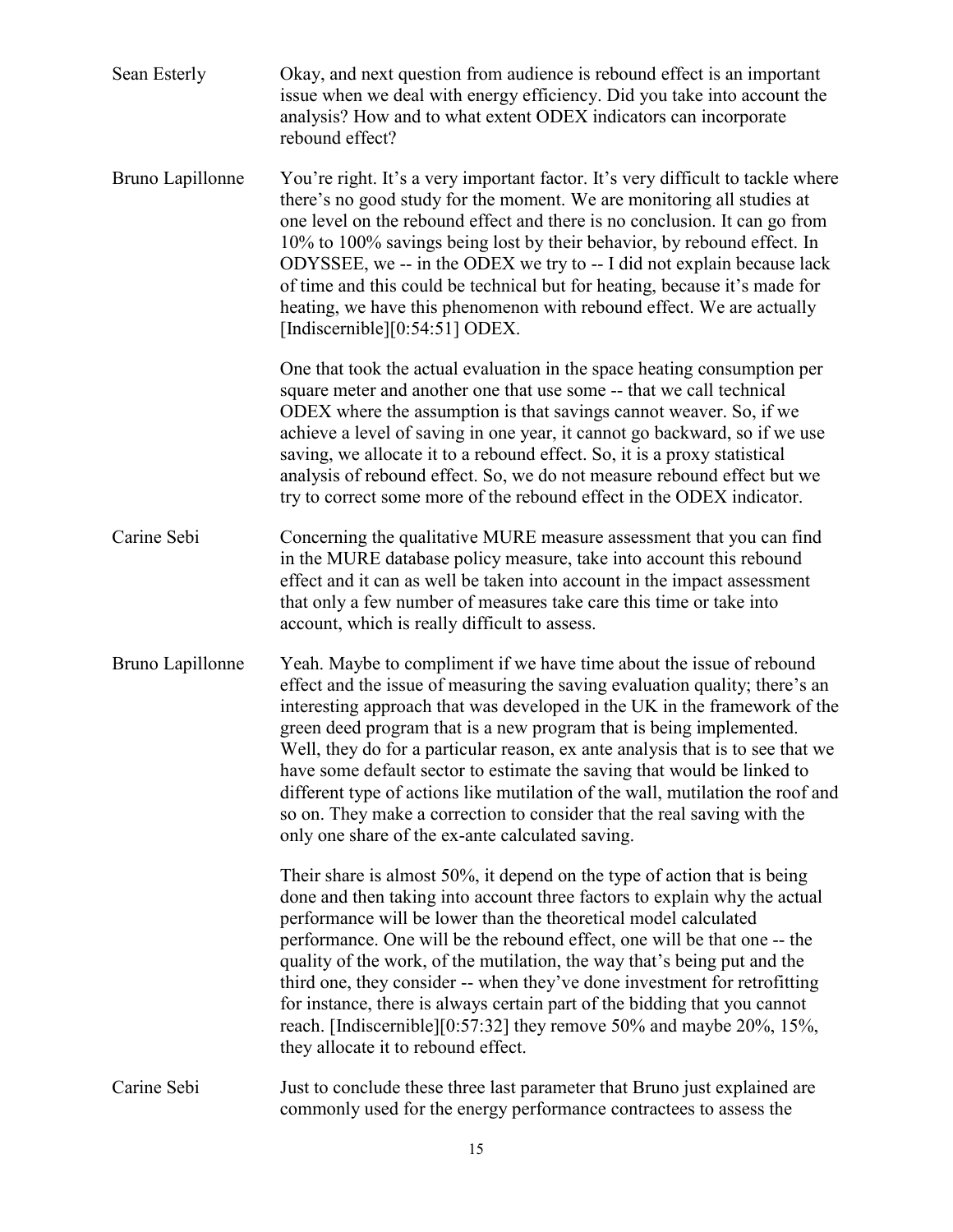|                  | energy saving because now, the [Indiscernible] $[0.57:55]$ financing<br>policies, they finance reprocessing and the loan is paid by calculating the<br>energy savings and more often, they base on the three<br>[Indiscernible] $[0:58:11]$ .                                                                                                                                                                                                                                                                                                                                                                                                                  |
|------------------|----------------------------------------------------------------------------------------------------------------------------------------------------------------------------------------------------------------------------------------------------------------------------------------------------------------------------------------------------------------------------------------------------------------------------------------------------------------------------------------------------------------------------------------------------------------------------------------------------------------------------------------------------------------|
| Sean Esterly     | All right, and just to clarify in the last question, they were wondering who<br>provide the data and policies for all the countries you assess. What are the<br>specific references? Do you pay the people who provide it or are they<br>consultants or national agencies?                                                                                                                                                                                                                                                                                                                                                                                     |
| Bruno Lapillonne | No, I explained that in the beginning this ODYSSE MURE project rely on<br>a network of national partners and more as a partner of the National<br>Energy Efficiency Agency. So, they have a direct access to the policy and<br>to the studies of evaluation of the policies that open in the public. As I<br>said, this project is sponsored by the European Commission so they<br>received some funding but not 100% funding; some funding from the<br>European Commission to support the collection and the organization of<br>the measure in the database.                                                                                                  |
| Sean Esterly     | Okay, next question is, how can you increase the correlation between the<br>large set of high-impact measures and the results observed, and also, can<br>you clarify the slide 4.4 concerning the Portuguese results.                                                                                                                                                                                                                                                                                                                                                                                                                                          |
| Carine Sebi      | The question on 4.4 is how we can increase the last set between this<br>indicator as the previous one?                                                                                                                                                                                                                                                                                                                                                                                                                                                                                                                                                         |
| Bruno Lapillonne | Okay, I see that the Portugal has a bad rate for buildings. So, this is based<br>on the assessment that was done within the project that is called the<br>Energy Efficiency Watch. We are not working within or in that project.<br>This one is sponsored by the European Parliaments and the other<br>methodology to quantify as what's explained by Carine and I think there is<br>one or next -- one additional slide we did not show but it's included at the<br>end of the presentation, no? Okay, good work, where it explains -- but we<br>could plan the more information about the way it is done. The first part of<br>the question was, about what? |
| Sean Esterly     | The first part was about, how can you increase the correlation between the<br>large set of high-impact measures and the results observed?                                                                                                                                                                                                                                                                                                                                                                                                                                                                                                                      |
| Bruno Lapillonne | Well, as I said, as what said in conclusion, the difficulty for this<br>presentation that we did and also the best analogy that could be done<br>because which we really think into account the time when the measure that<br>being implemented, this was explained in conclusion. For the event you<br>experience that there is a lot providing tax measure, just implement them<br>recently, you can't see from the statistics for the year 2010. You will see it<br>maybe in 2015. So, we have to add another dimension which is the time<br>dimension, but then it becomes quite complex especially if we deal with<br>so many countries.                  |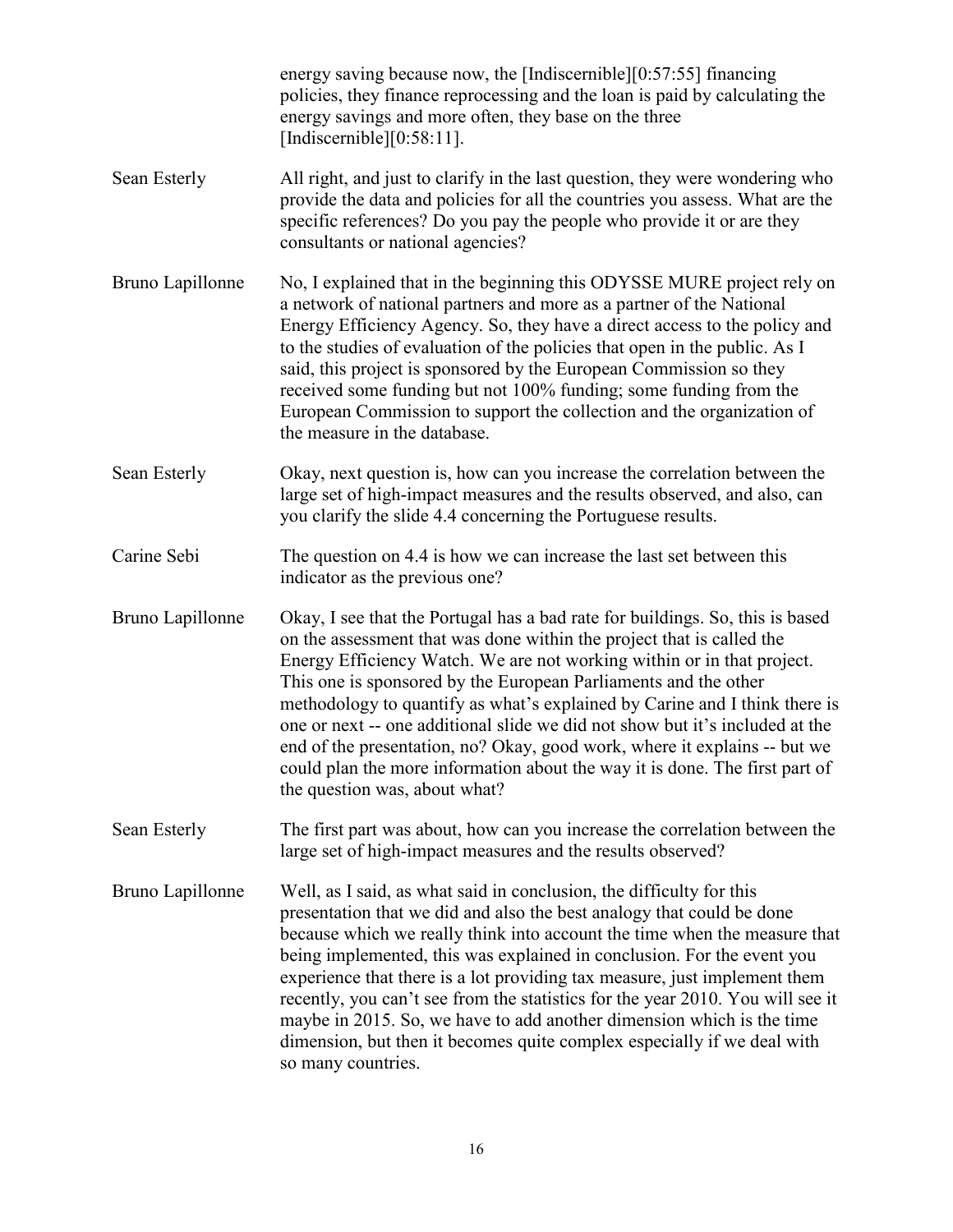| Carine Sebi      | Just for instance on the MURE database I check over 1500 on-going<br>measures. 27% were implemented from 2008 so, this is quite huge number<br>of recent measures implemented that where the impact on the results or on<br>the energy efficiency performance levels are not always observed and one<br>can add that the crisis effect may reduce the impacts of energy efficiency<br>measure.                                                                                                                                                                                                                                                                                                                                                                                                                                        |
|------------------|---------------------------------------------------------------------------------------------------------------------------------------------------------------------------------------------------------------------------------------------------------------------------------------------------------------------------------------------------------------------------------------------------------------------------------------------------------------------------------------------------------------------------------------------------------------------------------------------------------------------------------------------------------------------------------------------------------------------------------------------------------------------------------------------------------------------------------------|
| Sean Esterly     | All right, next question is, is there any experience or method for<br>accounting, for behaviour or lifestyle changes in the success of energy<br>efficiency policies?                                                                                                                                                                                                                                                                                                                                                                                                                                                                                                                                                                                                                                                                 |
| Carine Sebi      | I have in mind the example of Japan after the Fukushima accident where<br>they asked during winter and summer times to -- the regulation in the<br>private sector to put down several appliances such as air conditioning and<br>[Indiscernible][1:03:33] anytime are varied significant impact on demand.<br>So, one can say that policy can have a changing behaviour and about<br>lifetime, it was observed last two years ago when they say these trends are<br>okay this year.                                                                                                                                                                                                                                                                                                                                                   |
| Bruno Lapillonne | More generally, what is observed that behavior can change when there is<br>the risk for the power supply for instance. There is the example of South<br>Africa or many other countries where they managed to save a lot of<br>electric energies through behavioural change on the short-term basis but it<br>may not have a long-term impact.                                                                                                                                                                                                                                                                                                                                                                                                                                                                                         |
| Sean Esterly     | Next question is, do you think a new study linking the high-impact<br>policies versus the practicality of enforcing them might throw more light?                                                                                                                                                                                                                                                                                                                                                                                                                                                                                                                                                                                                                                                                                      |
| Carine Sebi      | Could you repeat, please? Yes, the high impact and the practicability of --                                                                                                                                                                                                                                                                                                                                                                                                                                                                                                                                                                                                                                                                                                                                                           |
| Sean Esterly     | I'll just repeat the whole question. Do you think a new study linking the<br>high-impact policies versus the practically of enforcing them might throw<br>more light? Could it be that the Netherlands is enforcing all its policies<br>effectively?                                                                                                                                                                                                                                                                                                                                                                                                                                                                                                                                                                                  |
| Bruno Lapillonne | Yes. This is a good point and actually this is a point that we will look at<br>carefully. We know exactly if we count measure, if we want to do it at one<br>level for the [Indiscernible][1:05:15] we are preparing a report that will be<br>issued in the next October where we reviewed the existing policies in<br>different sector area of countries and we know exactly countries. A lot of<br>countries that are getting regulations but they are not yet told enforced so<br>they have no impact. In Europe, this is not the case but there can be some<br>modulation in the way they are implemented. So the European<br>Commission is very interested in checking a group they are implemented.<br>So, this is a point that we will take into account and soon, we'll be able to<br>add this new components and new factor. |
| Sean Esterly     | All right and then next question, is could you please make a judgment on<br>the case of Spain? Is it to be concluded that the measures are not well-                                                                                                                                                                                                                                                                                                                                                                                                                                                                                                                                                                                                                                                                                  |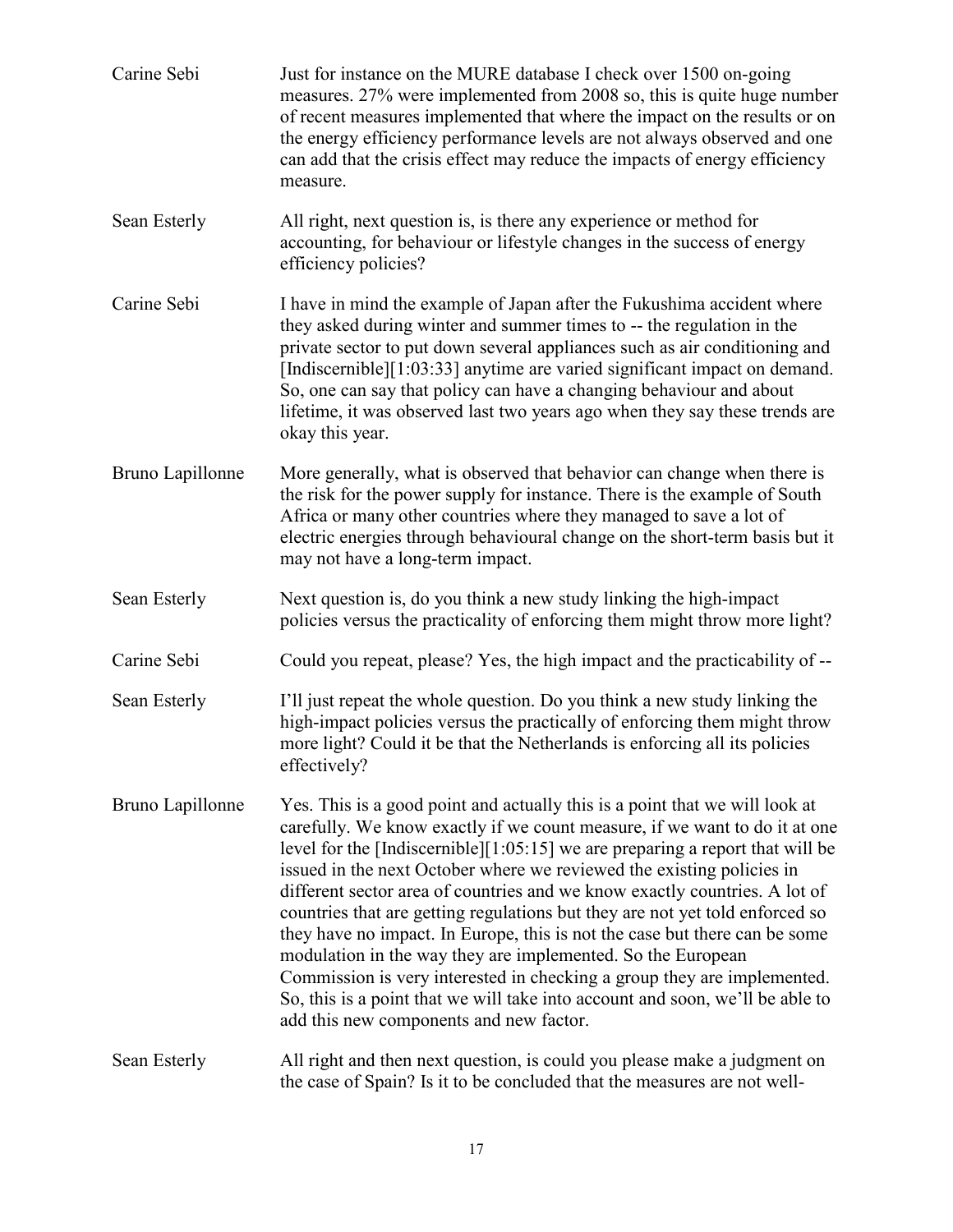|                  | designed or not accomplished and have you studied the percentage of<br>policy fulfilment of the studied countries?                                                                                                                                                                                                                                                                                                                                                                                                                                                                                                                                                                                                                                                                                                                                                                                                                                                         |
|------------------|----------------------------------------------------------------------------------------------------------------------------------------------------------------------------------------------------------------------------------------------------------------------------------------------------------------------------------------------------------------------------------------------------------------------------------------------------------------------------------------------------------------------------------------------------------------------------------------------------------------------------------------------------------------------------------------------------------------------------------------------------------------------------------------------------------------------------------------------------------------------------------------------------------------------------------------------------------------------------|
| Bruno Lapillonne | Well, about the case of Spain, we -- Carine already answered. We look at<br>it carefully because we were surprised by the result. It is true that a lot<br>measures are being implemented recently as effect, and also, Spain is<br>experiencing the deep economic crisis that was felt. Consumer can't invest<br>and no new construction is being done and so, this will of course impact<br>their performance for sometimes. Once the measures were in place, maybe<br>that we won't see the impact before many years and the second part of the<br>question was on what?                                                                                                                                                                                                                                                                                                                                                                                                |
| Sean Esterly     | Yeah, the second part, is it to be concluded that the measures are not well-<br>designed or not accomplished and then have you studied the percentage of<br>policy fulfilment of the studied countries?                                                                                                                                                                                                                                                                                                                                                                                                                                                                                                                                                                                                                                                                                                                                                                    |
| Bruno Lapillonne | Did you say policy procurement you say the?                                                                                                                                                                                                                                                                                                                                                                                                                                                                                                                                                                                                                                                                                                                                                                                                                                                                                                                                |
| Sean Esterly     | Yes, policy procurement.                                                                                                                                                                                                                                                                                                                                                                                                                                                                                                                                                                                                                                                                                                                                                                                                                                                                                                                                                   |
| Bruno Lapillonne | Performance [Indiscernible][01:07:31].                                                                                                                                                                                                                                                                                                                                                                                                                                                                                                                                                                                                                                                                                                                                                                                                                                                                                                                                     |
| Bruno Lapillonne | I don't quite understand what really is meant by policy procurement.                                                                                                                                                                                                                                                                                                                                                                                                                                                                                                                                                                                                                                                                                                                                                                                                                                                                                                       |
| Sean Esterly     | Oh fulfilment. So, [Indiscernible][01:07:48], yes.                                                                                                                                                                                                                                                                                                                                                                                                                                                                                                                                                                                                                                                                                                                                                                                                                                                                                                                         |
| Bruno Lapillonne | Yes. We're the same stories. It's really something that needs to be<br>assessed. Another example, we have Latin in Europe, like in many other<br>countries. [Indiscernible][1:08:03] Latin Europe has a plan and the<br>commission is very cautious to be sure that the clients are correctly<br>levelled. So, they have launched several programs to check randomly the<br>actual levelling compared to the actual performance compared that to the<br>level and there were some gaps and now, because this dimension is<br>important, each time in the European regulation, it is mandatory to do<br>random check of building code, of any level, of energy efficiency<br>certificate which before, did not take this. The process of any control is<br>costly and we are in the period where public [Indiscernible][1:09:04] have<br>to reduce the efficiency not the issue to insist on having more control of<br>the implementation of measured; these are the costs. |
| Sean Esterly     | Another question from the audience, is do you intend to write some white<br>paper about these subjects so that citizens of Europe could achieve the best<br>practices individually?                                                                                                                                                                                                                                                                                                                                                                                                                                                                                                                                                                                                                                                                                                                                                                                        |
| Bruno Lapillonne | I think if you go on the ODYSSEE MURE website, there are a lot of<br>publication benchmarking policy that's already delivered and this white<br>report also we are preparing is looking at that. So, from our side, the<br>European Commission is publishing official white paper is a different<br>thing.                                                                                                                                                                                                                                                                                                                                                                                                                                                                                                                                                                                                                                                                 |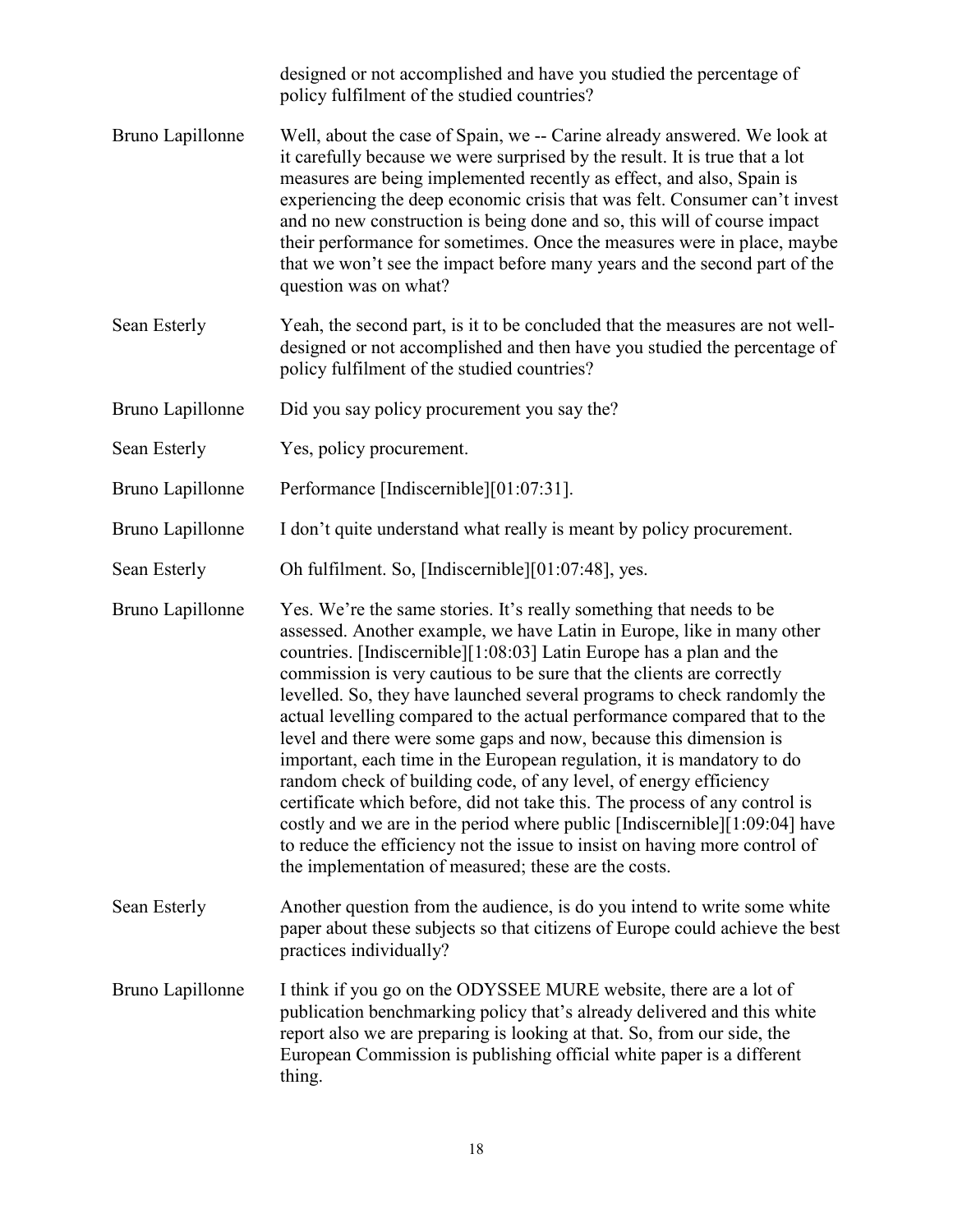- Sean Esterly Okay. Just a couple of more question is, we can observe regularly some breaks in energy consumption data, in particular for detailed data by sector or industrial branches. These breaks can then induce some breaks in estimation of energy intensities or unit energy consumption and we can easily underestimate or overestimate energy efficiency improvements. How do you manage with that?
- Bruno Lapillonne That's a difficult question. First of all, we have to identify that there is a break early at first step. Then once we know there is a break, it may be possible to correct it but if you think due to a change of classification, sometimes we cannot do it, so, we have to separate the period in which we do the assessment. So, for instance, in the ODYSSEE database, the ODYSSEE MURE project, we have a lot of data and indicator over longterm period but in some case, it is only possible to analyse by some period so over the whole period, we do a lot of consistent definition of the data due to data break, and it is a tricky issue because the statistician, they like to change certification, they never think of the people who are using the statistics who needs consistent definition.
- Sean Esterly Next question is, some countries might have a long history of pursuing energy efficiency policies while others might have just started pursuing energy efficiency policies, imperatively recently, did you spot such a difference in timing and if so, did you manage to adjust it in your study?
- Carine Sebi This is what Bruno explained that, this is the next step and we should take into account the history of policy implementation and for instance, if we took it again the example of Netherland and Spain that they don't have the same past energy efficiency policies experience.
- Bruno Lapillonne In the MURE database, all measures are received from when they were implemented so it's very easy to draw a chart showing for each country the dynamics of the implementation of measures and this is typically since we're analysing reports that you can find on the ODYSSEE MURE website. So, probably, we find that the Netherlands, has a lot of measures in the past but Spain is something recent. So, it's very easy to track. The only difficulty is with the measure that it's being implemented in 2008 to decide when it has an impact. If it is building relation, it may take a few years. If it is an economic incentive, then the impact would be shorter. So, what we did not do yet is to try to define when the measure will have an impact in time, in our experience.
- Sean Esterly Statistical definition can defer from one country to another and can induce a bias to make cross country comparisons? For example, for a given country, industrial energy consumption can include non-energy uses and they can be excluded for another country? They think it's dangerous to compare industrial energy intensities of these two countries. How can we manage with this discrepancy?
- Bruno Lapillonne Well, it became a problem if you take National Statistics and you compare directly. That issue worked with the international statistics that they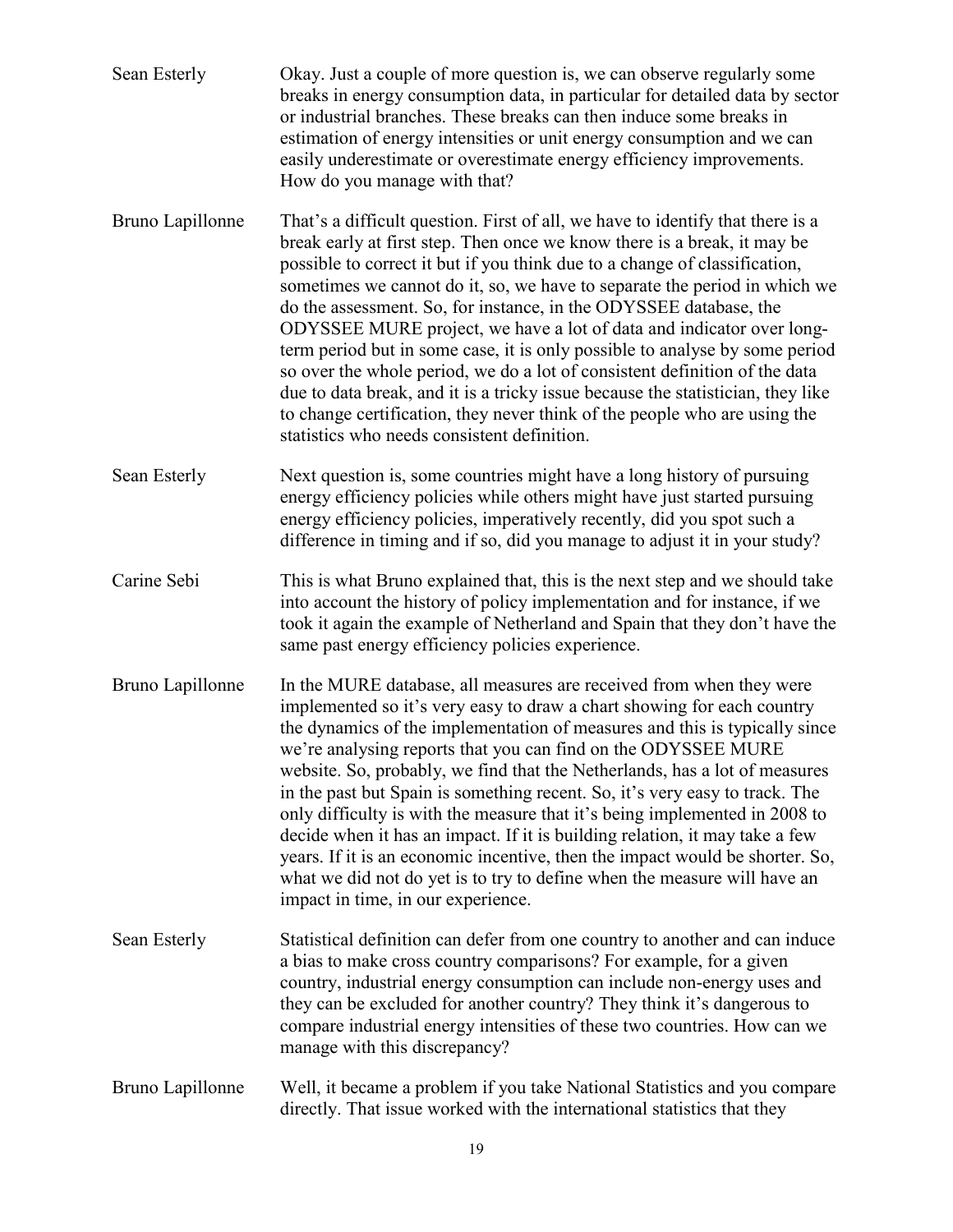already harmonized the definition and which is what we've done by your [Indiscernible][1:14:25] by IEA, that we do also at Enerdata or in the ODYSSEE project, there is already this kind of harmonization of definition. So, the comparison is about the bias that you mentioned, but if you should take one data of a country, you compare with another country, and you are 100% sure that they are not comparable, because everybody has his own definition.

- Sean Esterly You told that -- you said that in the MURE database that the impact of the policy is estimated based on the impact assessments studies. Can you explain to us briefly what is the methodology used in these studies to estimate savings which can be allocated to a policy?
- Carine Sebi Bruno explained previously that the measures are for instance, the MURE, there is not really -- for a given sector or a given end-use sector a methodology that is implemented all over the world so typically the -- and as explained Bruno again, if you have quantitative data that could take into account the energy savings from expert or ex-ante analysis, the measures tried to provide the impact, otherwise it's given to a wealth assessment from the -- is given by the person in charge or the member of the energy efficiency and for instance, are regulation may have a stronger impact compared to financial instrument.
- Sean Esterly The MURE database as I said 1/3 of the measures are quantitative evaluation and these evaluations are just a summary of the studies that have been done at the national level, so, it's not the database or it's not the coordinator of the database that puts value definition. We just put the result of the studies inside of the database. If you document how much savings over which period and the methodologies document it. So, it's possible to track which methodology was used. But to give you an idea and review what industry of the different methodologies in which you can find it again in the report that I don't have it in mine now, probably a mix of different methods.
- Sean Esterly All right and that were last of our questions. I do just want to remind the audience because we have a few people to ask that PDF copies of the presentations can be found at www.cleanenergysolutions.org/training and within a couple of weeks, we will be posting the recorded audio versions of the presentation in the training section of Clean Energy Solution, so that same website.

Now, I'd like to just ask our audience to take a couple of minutes to take a quick survey on the webinar that they viewed today. We have three short questions for you to answer. Your feedback is very important to us as it allows us to know what we are doing well and where we can [Indiscernible][01:17:57]. So, Heather can you display the first question please, and the first question is, "The webinar content providing me with useful information and insight?"

Next question.